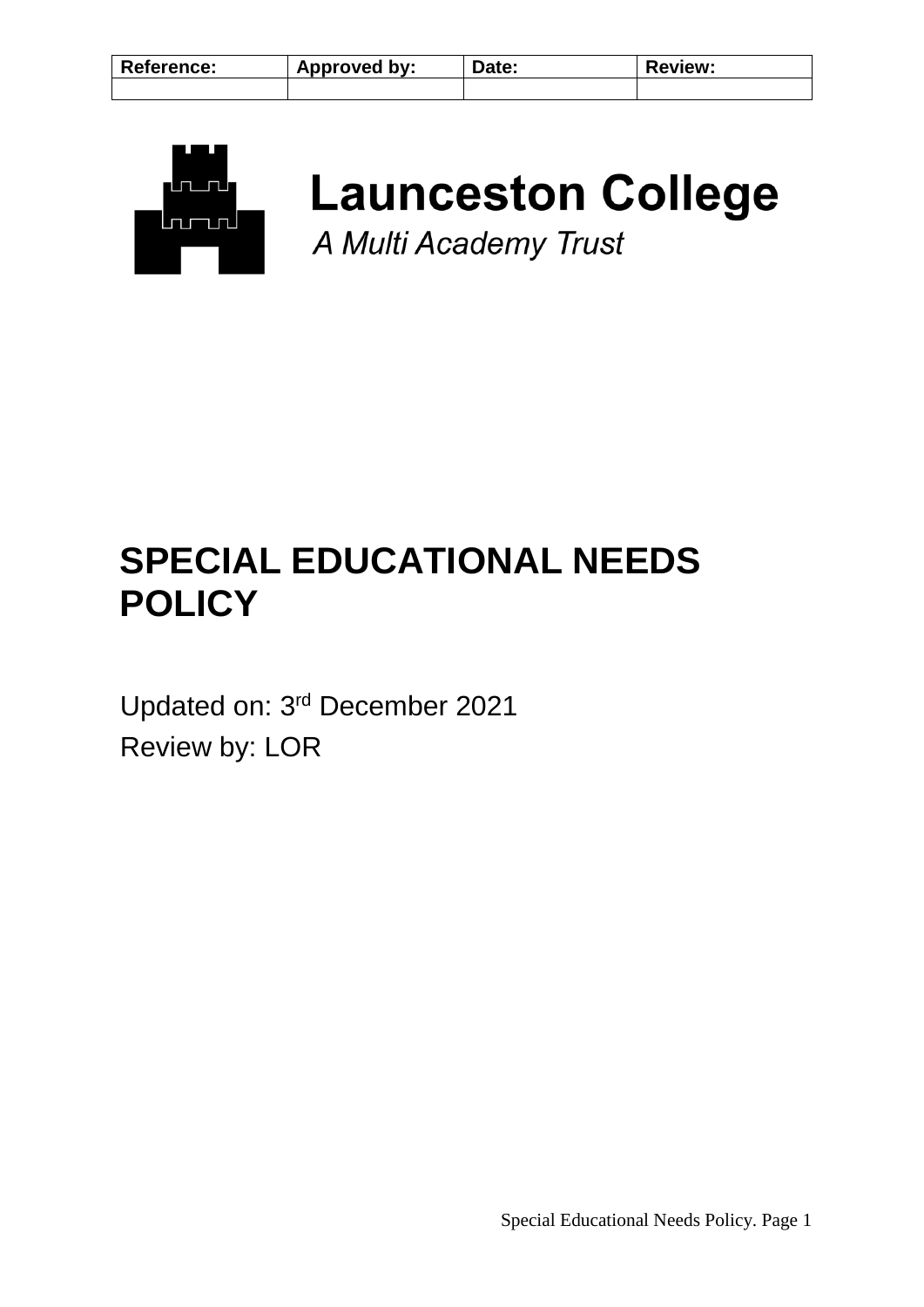| <b>Reference:</b> | Approved by: | Date: | Review: |
|-------------------|--------------|-------|---------|
|                   |              |       |         |

It is acknowledged that all teachers in the Multi-Academy Trust are teachers of young people with special educational needs. As such we adopt a 'whole Academy approach' to SEN which involves all staff adhering to a model of good practice. The staff of the Academy are committed to identifying and providing for the needs of all young people in a wholly inclusive environment.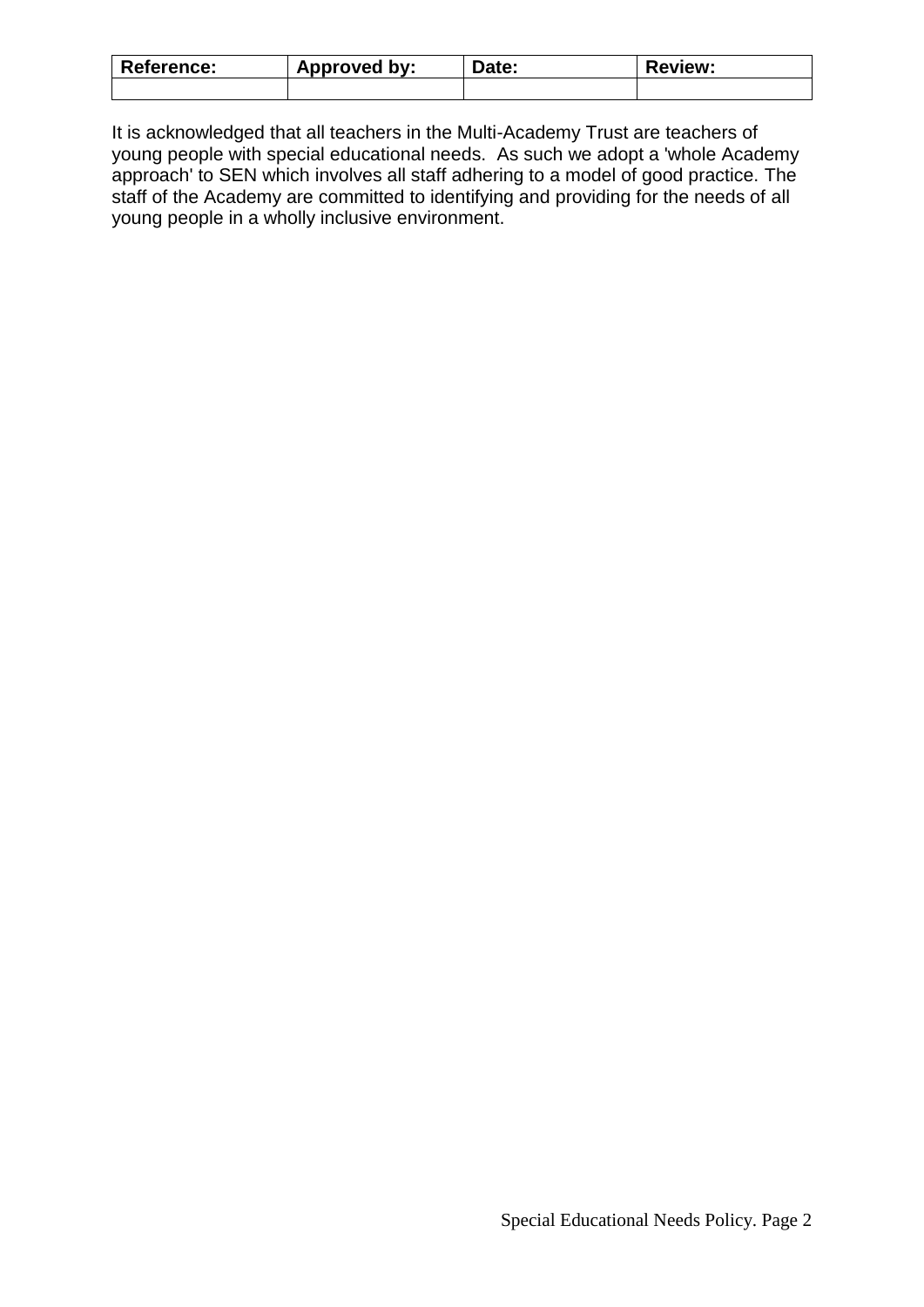| <b>Reference:</b> | Approved by: | Date: | <b>Review:</b> |
|-------------------|--------------|-------|----------------|
|                   |              |       |                |

#### **Appendix L – Launceston College SEND Policy**

#### **The levels of support and provision offered by our school**

1. Listening to and responding to children and young people

| Whole school approaches<br>The universal offer to all children and YP.                                                                                                                                                                                                                       | Additional, targeted support and<br>provision                                                                                                                                                        | Specialist, individualised support and<br>provision                                                                                                                                                                                                                                                                                                                                                               |
|----------------------------------------------------------------------------------------------------------------------------------------------------------------------------------------------------------------------------------------------------------------------------------------------|------------------------------------------------------------------------------------------------------------------------------------------------------------------------------------------------------|-------------------------------------------------------------------------------------------------------------------------------------------------------------------------------------------------------------------------------------------------------------------------------------------------------------------------------------------------------------------------------------------------------------------|
|                                                                                                                                                                                                                                                                                              |                                                                                                                                                                                                      |                                                                                                                                                                                                                                                                                                                                                                                                                   |
| The views and opinions of all students<br>are valued.<br>Student voice is heard through:<br>the College Council<br>$\circ$<br>representation on the MAT<br>$\circ$<br><b>Board</b><br>participation in interviews for<br>new staff<br>focus groups<br><b>APLUS reviews</b><br>questionnaires | Students with SEND are included in<br>$\bullet$<br>consultation groups.<br>Additional provision is developed in<br>light of student voice.<br>Students with SEND are included in<br>external surveys | Individual support is responsive to<br>the views of the student.<br>Student's views are an integral<br>$\bullet$<br>part of TAC (Team Around the<br>Child) meetings, student support<br>meetings and SEND reviews.<br>Students are supported in person<br>centred planning and target and<br>outcome setting.<br>All documentation is presented in<br>$\bullet$<br>a format that is accessible to the<br>student. |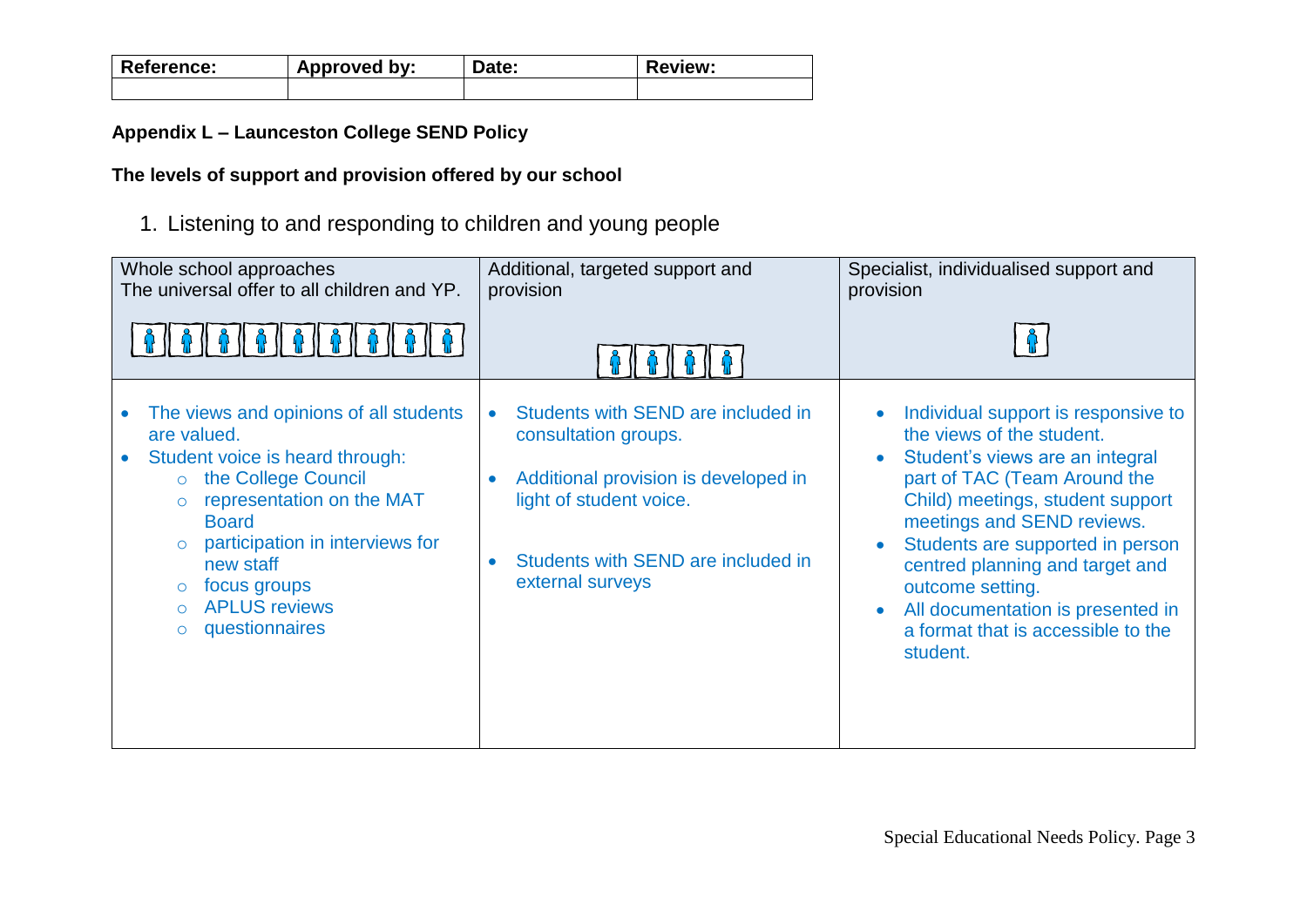| <b>Reference:</b> | Approved by: | Date: | <b>Review:</b> |
|-------------------|--------------|-------|----------------|
|                   |              |       |                |

#### 2. Partnership with parents and carers

| Whole school approaches<br>The universal offer to all children and YP                                                                                                                                                                                                                                                                                                                                                                                                                                                                                                  | Additional, targeted support and<br>provision                                                                                                                                                                                                                                         | Specialist, individualised support and<br>provision                                                                                                                                                                                                                                                                                                                                                                                                                                                                       |
|------------------------------------------------------------------------------------------------------------------------------------------------------------------------------------------------------------------------------------------------------------------------------------------------------------------------------------------------------------------------------------------------------------------------------------------------------------------------------------------------------------------------------------------------------------------------|---------------------------------------------------------------------------------------------------------------------------------------------------------------------------------------------------------------------------------------------------------------------------------------|---------------------------------------------------------------------------------------------------------------------------------------------------------------------------------------------------------------------------------------------------------------------------------------------------------------------------------------------------------------------------------------------------------------------------------------------------------------------------------------------------------------------------|
| 0   0   0   0   0   0   0   0   0                                                                                                                                                                                                                                                                                                                                                                                                                                                                                                                                      |                                                                                                                                                                                                                                                                                       |                                                                                                                                                                                                                                                                                                                                                                                                                                                                                                                           |
| The College works in partnership with<br>all parents and carers.<br>The parents/carers of all students are<br>invited to attend parent/carer<br>evenings.<br>Students' data reports are sent home<br>each term.<br>All parents have access to the Class<br>Charts app to support their child's<br>home learning<br>Parent/carers know exactly who to<br>contact if they have any concerns.<br>The website enables parent/carers to<br>understand more about what their<br>young person is learning.<br>Parents can keep their details up to<br>date via SIMs In Touch. | Families are invited to attend<br>$\bullet$<br>information sessions re supporting<br>their young person at home e.g.<br>○ Year 10 skills for GCSE<br>evening.<br>Support materials are available on our<br>website<br>Parents are able to contact College re<br>concerns at any time. | Parent/carers are supported in<br>attending, and are actively involved<br>in, all TAC meetings, student support<br>meetings and SEND reviews.<br>Parent/carer's views are an integral<br>part of TAC meetings, student<br>support meetings and SEND reviews.<br>Advocacy is available to ensure the<br>above.<br>All documentation is presented in a<br>format that is accessible to individual<br>parents.<br>Parents are encouraged to support<br>their young people at home with<br>using myMaths or similar websites. |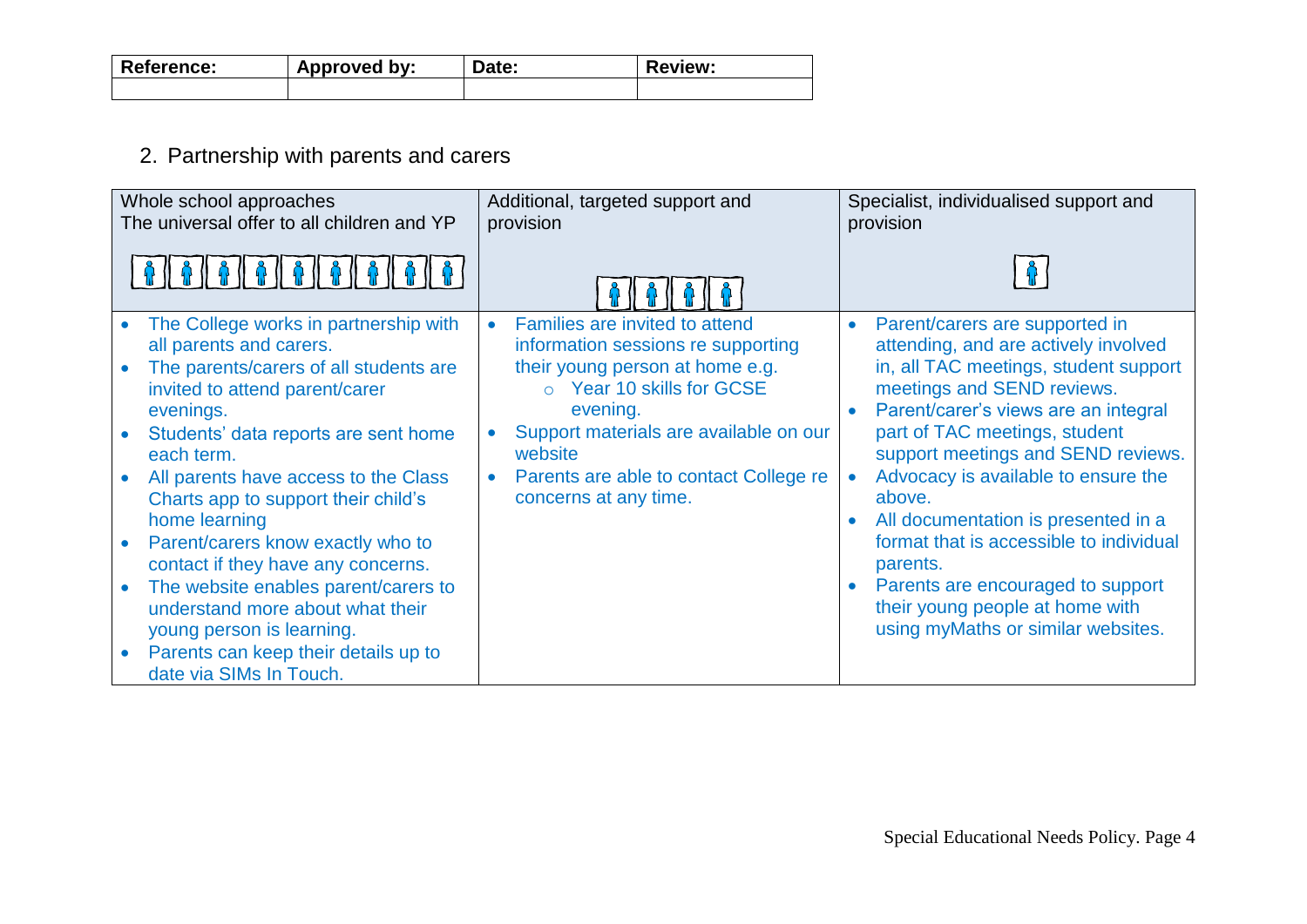| <b>Reference:</b> | Approved by: | Date: | <b>Review:</b> |
|-------------------|--------------|-------|----------------|
|                   |              |       |                |

## 3. The curriculum

| Whole school approaches.<br>The universal offer to all children and YP                                                                                                                                                                                                                                                                                                                                                                                                                                                                                   | Additional, targeted support and<br>provision                                                                                                                                                                                                                                                                                                                                                                                                                                                                                                                                            | Specialist, individualised support and<br>provision                                                                                                                                                                                                                                                                                                                                                                                                                                                                                                                                          |
|----------------------------------------------------------------------------------------------------------------------------------------------------------------------------------------------------------------------------------------------------------------------------------------------------------------------------------------------------------------------------------------------------------------------------------------------------------------------------------------------------------------------------------------------------------|------------------------------------------------------------------------------------------------------------------------------------------------------------------------------------------------------------------------------------------------------------------------------------------------------------------------------------------------------------------------------------------------------------------------------------------------------------------------------------------------------------------------------------------------------------------------------------------|----------------------------------------------------------------------------------------------------------------------------------------------------------------------------------------------------------------------------------------------------------------------------------------------------------------------------------------------------------------------------------------------------------------------------------------------------------------------------------------------------------------------------------------------------------------------------------------------|
|                                                                                                                                                                                                                                                                                                                                                                                                                                                                                                                                                          |                                                                                                                                                                                                                                                                                                                                                                                                                                                                                                                                                                                          |                                                                                                                                                                                                                                                                                                                                                                                                                                                                                                                                                                                              |
| The curriculum is designed to<br>$\bullet$<br>ensure the inclusion of all students.<br>All students, regardless of their<br>$\bullet$<br>ability and/or additional needs,<br>have full access to a differentiated<br>curriculum.<br>All students in Years 7, 8 and 9 are<br>able to boost their independent<br>learning and literacy skills through<br><b>DEAR (Do Everything Around</b><br>Reading)<br><b>Assessments, Cognitive Ability</b><br>Tests (CATs) and reading age tests<br>are used to identify students who<br>need specific interventions. | A small number of students in key<br>stage 4 have the opportunity to<br>access a bespoke curriculum.<br>Intervention packages are bespoke<br>$\bullet$<br>and needs led.<br>The progress of students taking part<br>in intervention groups is measured<br>on a regular basis.<br>The intervention packages are<br>$\bullet$<br>adapted in light of student progress.<br>Small group intervention includes:<br>$\bullet$<br>literacy - reading,<br>$\circ$<br>comprehension, spelling, writing<br>etc<br>numeracy<br>$\circ$<br>social skills<br>$\Omega$<br>personal progress<br>$\circ$ | Students are supported in<br>$\bullet$<br>following their interests, and<br>chosen curriculum, regardless of<br>their SEN (Special Educational<br>Need) and/or disabilities. For<br>example, a student with a physical<br>impairment is given the support<br>they need to access GCSE design<br>technology.<br>Students with special needs<br>$\bullet$<br>and/or disabilities can access the<br>curriculum with adult support as<br>appropriate.<br>In exceptional circumstances<br>$\bullet$<br>students can be dis-applied from<br>some subjects. This must be<br>agreed by all involved. |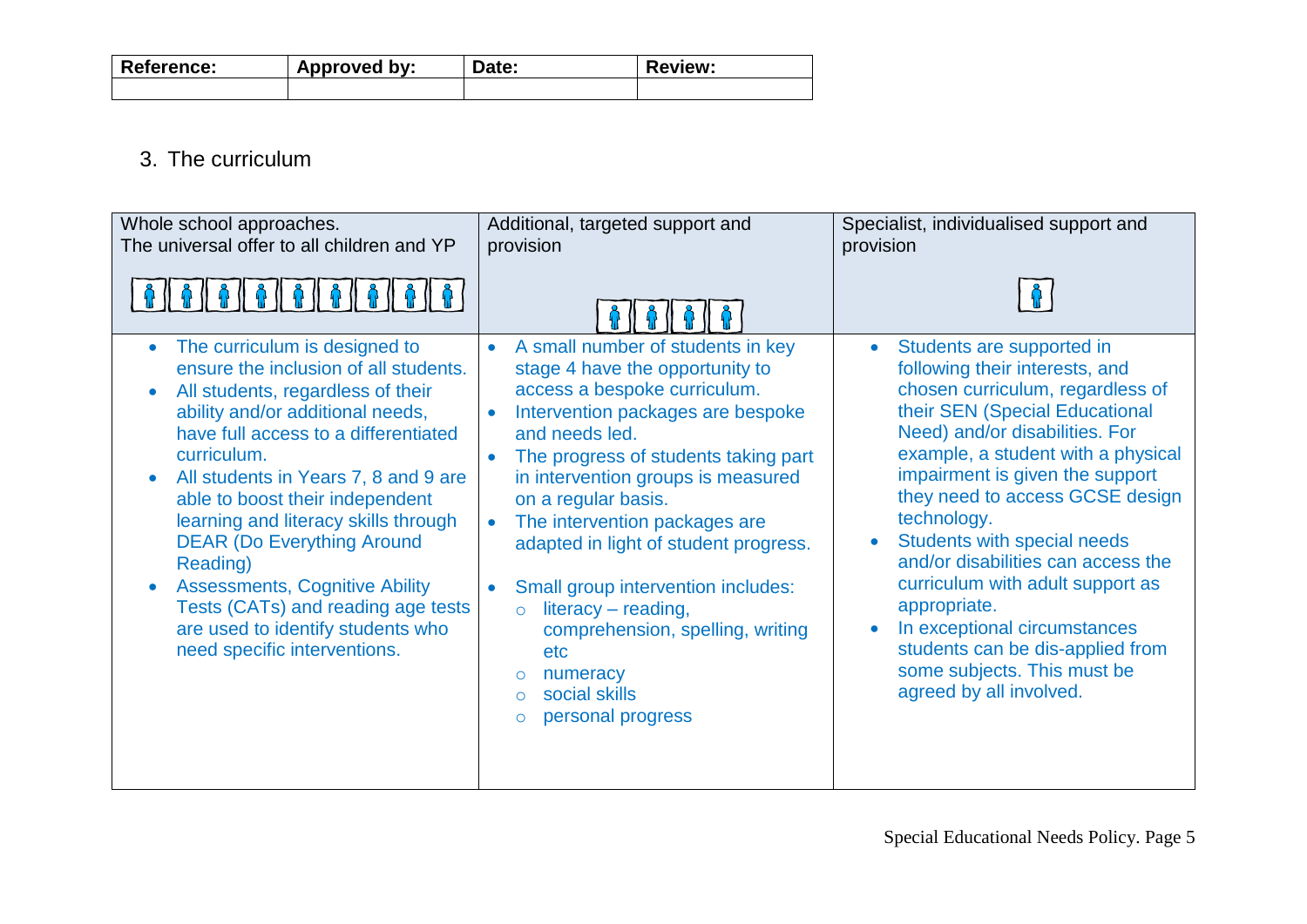| <b>Reference:</b> | Approved by: | Date: | <b>Review:</b> |
|-------------------|--------------|-------|----------------|
|                   |              |       |                |

## 4. Teaching and learning

| Whole school approaches<br>The universal offer to all children and YP                                                                                                                                                                                                                                                                                                                                                                                                                                                                                                                                                                                                             | Additional, targeted support and<br>provision                                                                                                                                                                                                                                                                                                                                                                                                                                                                                                                      | Specialist, individualised support and<br>provision                                                                                                                                                                                                                                                                                                                                                                                             |
|-----------------------------------------------------------------------------------------------------------------------------------------------------------------------------------------------------------------------------------------------------------------------------------------------------------------------------------------------------------------------------------------------------------------------------------------------------------------------------------------------------------------------------------------------------------------------------------------------------------------------------------------------------------------------------------|--------------------------------------------------------------------------------------------------------------------------------------------------------------------------------------------------------------------------------------------------------------------------------------------------------------------------------------------------------------------------------------------------------------------------------------------------------------------------------------------------------------------------------------------------------------------|-------------------------------------------------------------------------------------------------------------------------------------------------------------------------------------------------------------------------------------------------------------------------------------------------------------------------------------------------------------------------------------------------------------------------------------------------|
| 0   0   0   0   0   0   0   0   0                                                                                                                                                                                                                                                                                                                                                                                                                                                                                                                                                                                                                                                 |                                                                                                                                                                                                                                                                                                                                                                                                                                                                                                                                                                    |                                                                                                                                                                                                                                                                                                                                                                                                                                                 |
| Differentiated teaching and learning<br>$\bullet$<br>outcomes are used to ensure the<br>progress of all students.<br>The lessons are carefully planned to<br>include clear stages, regular progress<br>checks and different learning styles.<br>Learning objectives are displayed and<br>discussed<br>Differentiated success criteria are<br>$\bullet$<br>displayed.<br>Students' work should be regularly<br>$\bullet$<br>marked, with clear feedback for<br>students to use in order to improve<br>Literacy/numeracy is a priority for all<br>$\bullet$<br>staff: key vocabulary and key terms<br>should be displayed and discussed.<br>Alternative ways of recording are used. | Class teachers and teaching<br>$\bullet$<br>assistants share information and<br>lesson plans to ensure that students<br>with SEND (Special educational<br>needs and disability) have targeted<br>support and provision.<br>Teaching assistants/class teachers<br>work with small groups to:<br>ensure understanding<br>$\circ$<br>facilitate learning<br>$\circ$<br>foster independence<br>$\circ$<br>keep students on task.<br>$\circ$<br>Independent student learning is<br>supported by the use of technology,<br>for example:<br>Laptops<br><b>Chromebooks</b> | Personalised and highly<br>differentiated work is provided<br>enabling independent learning.<br>One-to-one support is in place for<br>students who need more intensive<br>support, e.g. for those with<br>physical disabilities and autism.<br>External professionals provide<br>$\bullet$<br>assessment, advice and<br>recommendations where<br>necessary<br>Outreach from special school<br>requested for advice on teaching<br>and learning. |
|                                                                                                                                                                                                                                                                                                                                                                                                                                                                                                                                                                                                                                                                                   | Special examination arrangements are<br>put in place for internal and external                                                                                                                                                                                                                                                                                                                                                                                                                                                                                     |                                                                                                                                                                                                                                                                                                                                                                                                                                                 |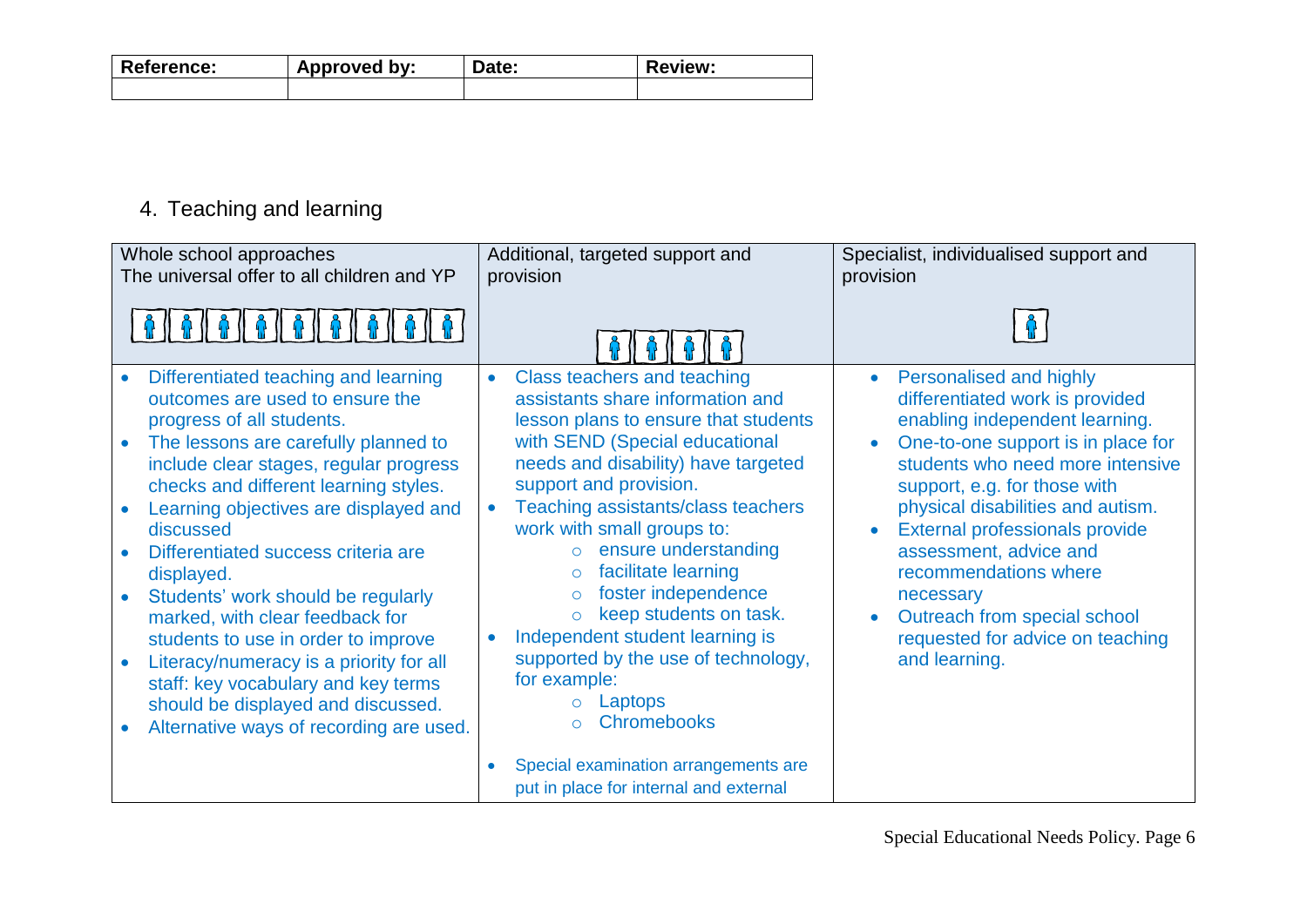| <b>Reference:</b> | Approved by: | Date: | <b>Review:</b> |
|-------------------|--------------|-------|----------------|
|                   |              |       |                |

| tests and examinations (readers, scribes<br>etc)                    |  |
|---------------------------------------------------------------------|--|
| • Homework support is available<br>Monday - Thursday after College. |  |

Ξ

## 5. Self-help skills and independence

| Whole school approaches                                                                                                                                                                                                                                                                                                                                                                                                                                                                  | Additional, targeted support and                                                                                                                                                                                                                                                                                                                                                                                                                                                                                                     | Specialist, individualised support and                                                                                                                                                                                                                                                                                                                                                                                                                                                                                                 |
|------------------------------------------------------------------------------------------------------------------------------------------------------------------------------------------------------------------------------------------------------------------------------------------------------------------------------------------------------------------------------------------------------------------------------------------------------------------------------------------|--------------------------------------------------------------------------------------------------------------------------------------------------------------------------------------------------------------------------------------------------------------------------------------------------------------------------------------------------------------------------------------------------------------------------------------------------------------------------------------------------------------------------------------|----------------------------------------------------------------------------------------------------------------------------------------------------------------------------------------------------------------------------------------------------------------------------------------------------------------------------------------------------------------------------------------------------------------------------------------------------------------------------------------------------------------------------------------|
| The universal offer to all children and YP                                                                                                                                                                                                                                                                                                                                                                                                                                               | provision                                                                                                                                                                                                                                                                                                                                                                                                                                                                                                                            | provision                                                                                                                                                                                                                                                                                                                                                                                                                                                                                                                              |
|                                                                                                                                                                                                                                                                                                                                                                                                                                                                                          |                                                                                                                                                                                                                                                                                                                                                                                                                                                                                                                                      |                                                                                                                                                                                                                                                                                                                                                                                                                                                                                                                                        |
| Students use the 4 B's prompt in<br>lessons - book, brain, and buddy<br>before asking the 'boss!'<br>Staff teach using the Great<br><b>Teaching Habits and Great</b><br>Learning Habits to guide their<br>planning.<br>Students are encouraged to know<br>and use the Great Learning Habits<br>Technology is available to aid<br>independence e.g. voice<br>recognition is available on all<br>school computers<br>All students have access to regular<br>homework support after College | Where teaching assistants are in<br>$\bullet$<br>the classroom they facilitate<br>independence.<br><b>Students have personalised</b><br>$\bullet$<br>equipment to help them to learn,<br>such as overlays, and timers.<br>Students with an identified need or<br>$\bullet$<br>who cannot access Class Charts<br>use a paper planner.<br>Students have access to:<br>$\bullet$<br>visual timetables<br>task boards<br>traffic light system or similar<br>$\circ$<br>communication system<br>time out cards<br>access to a fidget item | Teaching assistants working one-<br>to-one with students encourage<br>them to be specific about what<br>they need help with, along with<br>asking them what they have done<br>already to find the help for<br>themselves, e.g. asked peers,<br>checked books, etc.<br>Additional support is shared to<br>build resilience in the young<br>person, so that they have self-<br>coping strategies when and if the<br>teaching assistant is absent<br>Personalised task boards and<br>timetables are available to<br>support independence. |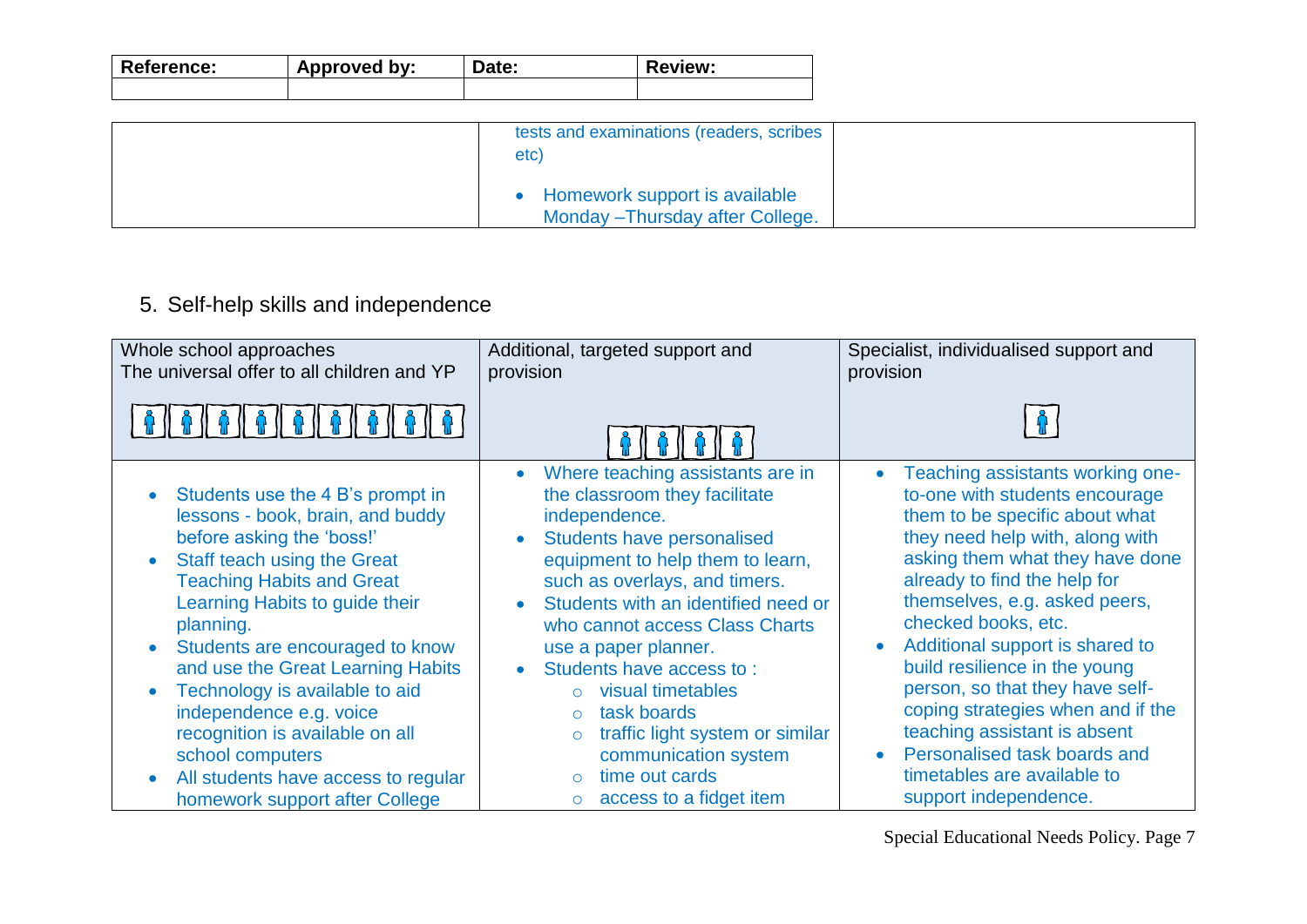| Reference: | Approved by: | Date: | <b>Review:</b> |
|------------|--------------|-------|----------------|
|            |              |       |                |

| and can access the library after<br>College and at lunchtime.<br>Learners can access the Class<br>Charts app easily at home and in<br>College to help organise their<br>homework. Staff link relevant<br>materials and differentiate the work<br>accordingly. | $\circ$ A safe space ie the Nurture<br>Room |  |
|---------------------------------------------------------------------------------------------------------------------------------------------------------------------------------------------------------------------------------------------------------------|---------------------------------------------|--|
|---------------------------------------------------------------------------------------------------------------------------------------------------------------------------------------------------------------------------------------------------------------|---------------------------------------------|--|

Ξ

#### 6. Health, wellbeing and emotional support

| Whole school approaches<br>The universal offer to all children and YP                                                                                                                                                                                                                                       | Additional, targeted support and<br>provision                                                                                                                                                                                                                                                                                                     | Specialist, individualised support and<br>provision                                                                                                                                                                                                                                                                                                                     |
|-------------------------------------------------------------------------------------------------------------------------------------------------------------------------------------------------------------------------------------------------------------------------------------------------------------|---------------------------------------------------------------------------------------------------------------------------------------------------------------------------------------------------------------------------------------------------------------------------------------------------------------------------------------------------|-------------------------------------------------------------------------------------------------------------------------------------------------------------------------------------------------------------------------------------------------------------------------------------------------------------------------------------------------------------------------|
| <u>   6   6   6   6   6   6   6   6   6  </u>                                                                                                                                                                                                                                                               |                                                                                                                                                                                                                                                                                                                                                   |                                                                                                                                                                                                                                                                                                                                                                         |
| IAG (Information and guidance)<br>lessons include all students<br>• There is a named member of staff who<br>coordinates provision for students with<br>wellbeing, emotional, physical and<br>mental health needs.<br>Students have access to the school<br>nurse. Sessions are private and<br>confidential. | A base is available for vulnerable<br>students to take 'time out' and find<br>support at break times. There are<br>trained members of staff running the<br>base.<br>The College has a Trauma Informed<br>$\bullet$<br>School's (TIS) practitioner and<br>support staff are encouraged to use<br>TIS approaches when supporting<br><b>students</b> | TACs, Early Support meetings and<br>$\bullet$<br>reviews are supported by a range of<br>agencies including the school nurse.<br>Additional support for students can<br>$\bullet$<br>be requested from<br>Early Help Hub (EHH) including<br>$\circ$<br><b>Targeted Youth Worker or Family</b><br><b>Support Worker</b><br><b>CAMHS</b><br>$\Omega$<br><b>Social Care</b> |

Special Educational Needs Policy. Page 8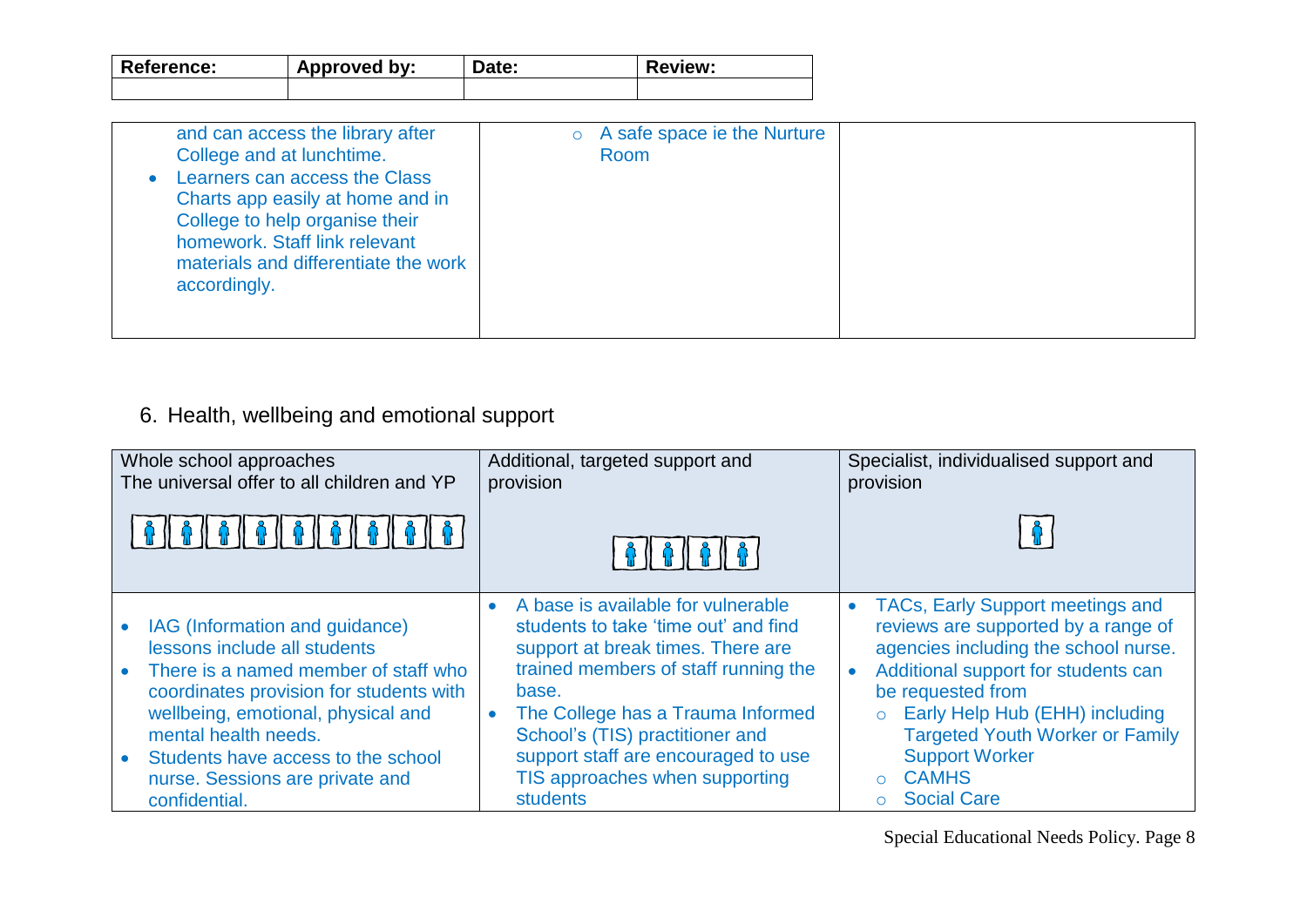| <b>Reference:</b> | Approved by: | Date: | Review: |
|-------------------|--------------|-------|---------|
|                   |              |       |         |

| Bereavement counselling is available.<br>Student issues are dealt with by<br>trained staff, as they arise.<br>Risk assessments are undertaken for<br>students with mental health needs.<br>We are an Adventure Learning School<br>and provide lots of extra-curricular and<br>enriching opportunities for students in<br>all years.<br>Lunchtime wellbeing clubs are on offer<br>across the week. | Time limited and monitored groups<br>$\bullet$<br>address:<br>self-esteem<br>social skills<br>life skills<br>$\circ$<br>anger management<br><b>Supported Performance Academy</b><br>$\bullet$<br>activities are available after school.<br>Risk assessed and supported<br>adventure learning activities such as<br>Jubilee Challenge are available.<br>Mentoring is available for identified<br>groups<br>Access to the College gym as part of<br>an intervention group.<br>Mindfulness sessions for identified<br><b>students</b> | ASD team (Autism team)<br>$\circ$<br><b>Dreadnought</b><br>$\circ$<br><b>Penhaligan's Friends</b><br>$\circ$<br>Kooth<br>$\circ$<br>Y-Zup (drugs service)<br><b>ABC (anti-bullying Cornwall)</b><br>$\circ$<br>Individualised support is provided for<br>students who begin to display early<br>signs of disaffection in KS3.<br>Students with specific medical<br>conditions have Individual Health<br>Care Plans (IHCP) |
|---------------------------------------------------------------------------------------------------------------------------------------------------------------------------------------------------------------------------------------------------------------------------------------------------------------------------------------------------------------------------------------------------|------------------------------------------------------------------------------------------------------------------------------------------------------------------------------------------------------------------------------------------------------------------------------------------------------------------------------------------------------------------------------------------------------------------------------------------------------------------------------------------------------------------------------------|---------------------------------------------------------------------------------------------------------------------------------------------------------------------------------------------------------------------------------------------------------------------------------------------------------------------------------------------------------------------------------------------------------------------------|
|---------------------------------------------------------------------------------------------------------------------------------------------------------------------------------------------------------------------------------------------------------------------------------------------------------------------------------------------------------------------------------------------------|------------------------------------------------------------------------------------------------------------------------------------------------------------------------------------------------------------------------------------------------------------------------------------------------------------------------------------------------------------------------------------------------------------------------------------------------------------------------------------------------------------------------------------|---------------------------------------------------------------------------------------------------------------------------------------------------------------------------------------------------------------------------------------------------------------------------------------------------------------------------------------------------------------------------------------------------------------------------|

Ξ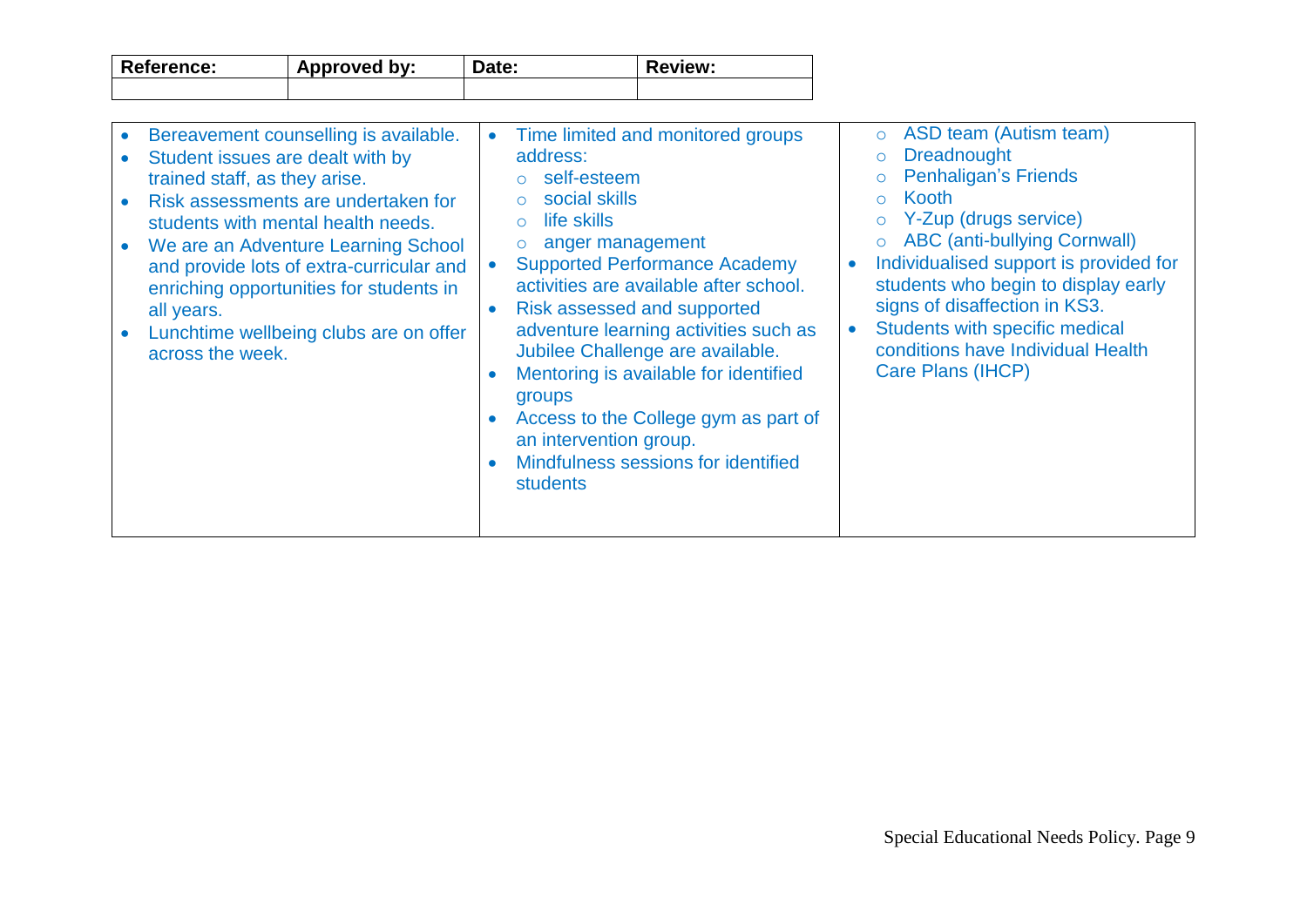| Reference: | Approved by: | Date: | Review: |
|------------|--------------|-------|---------|
|            |              |       |         |

## 7. Social Interaction opportunities

| Whole school approaches<br>The universal offer to all children and YP                                                                                                                                                                                                                      | Additional, targeted support and<br>provision                                                                                                                                                                                                                                                                                      | Specialist, individualised support and<br>provision                                                                                                                                                                                                                                                                                                         |
|--------------------------------------------------------------------------------------------------------------------------------------------------------------------------------------------------------------------------------------------------------------------------------------------|------------------------------------------------------------------------------------------------------------------------------------------------------------------------------------------------------------------------------------------------------------------------------------------------------------------------------------|-------------------------------------------------------------------------------------------------------------------------------------------------------------------------------------------------------------------------------------------------------------------------------------------------------------------------------------------------------------|
| ^    ^    ^    ^    ^    ^    ^                                                                                                                                                                                                                                                            |                                                                                                                                                                                                                                                                                                                                    |                                                                                                                                                                                                                                                                                                                                                             |
| All students have opportunities for<br>social interaction, regardless of need<br>All students belong to a tutor group<br>and House.<br>All students are invited on trips and<br>visits.<br>All students can contribute to their<br>House by taking part in challenges and<br>competitions. | Older students involved in mentoring,<br>$\bullet$<br>reading with younger students with<br>SEND.<br>Transport is available to take students<br>$\bullet$<br>with SEND home when they attend<br>after College activities.<br>Autism champion ensures social<br>$\bullet$<br>interaction opportunities for students<br>with autism. | Students individually supported by<br>TAs (teaching assistant) or have PAs<br>(personal assistant) to enable their<br>attendance at after College clubs.<br>Learning mentors or TAs use social<br>stories with individual students.<br><b>Older welfare and SEND</b><br>ambassadors are used to support<br>and 'buddy' younger students with<br><b>SEND</b> |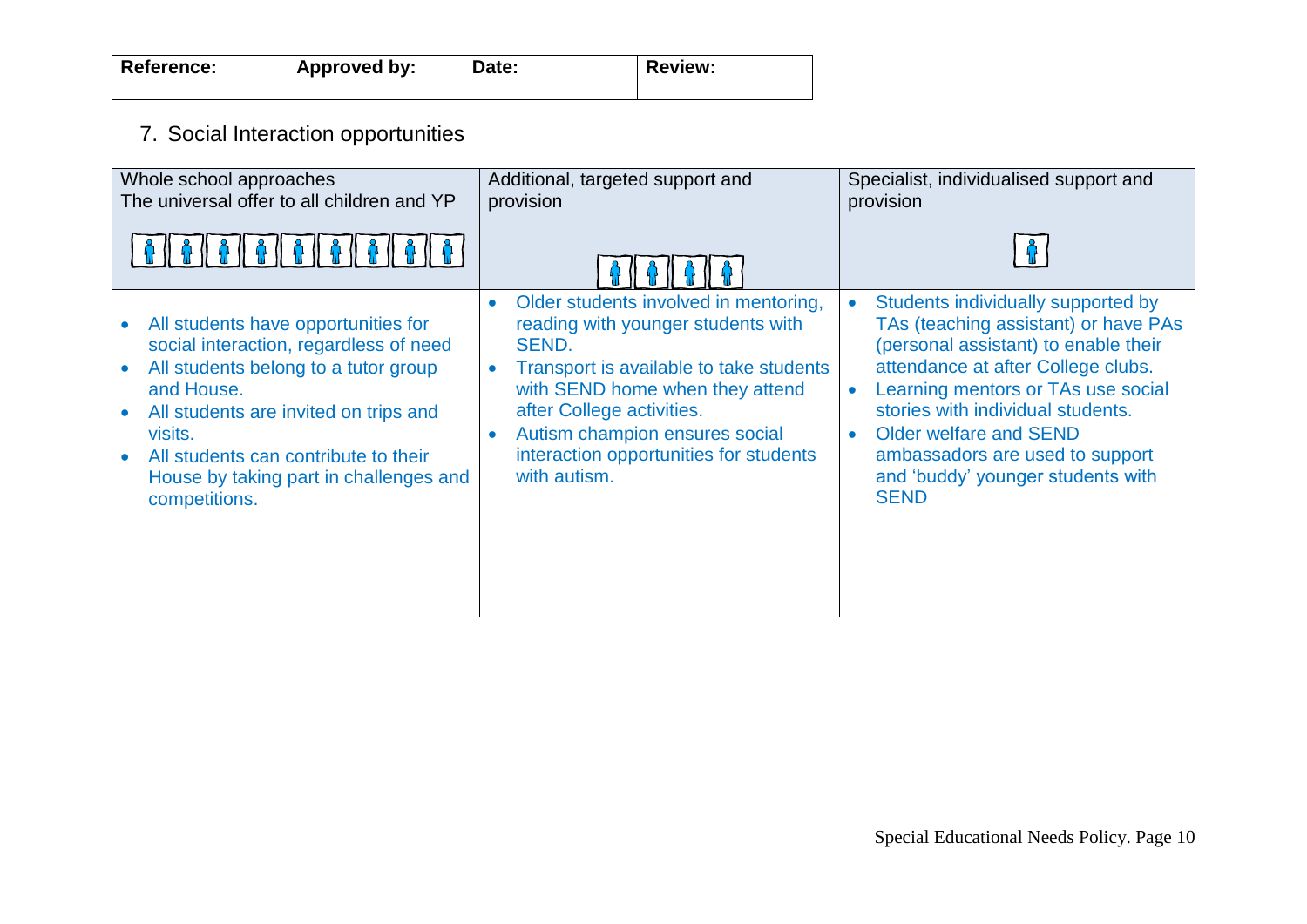| <b>Reference:</b> | Approved by: | Date: | Review: |
|-------------------|--------------|-------|---------|
|                   |              |       |         |

#### 8. The physical environment (accessibility, safety and positive learning environment).

| Whole school approaches<br>The universal offer to all children and YP                                                                                                                                                                                                                                                                                                                                                                                                                                                                                                                                   | Additional, targeted support and<br>provision                                                                                                                                                                                                                                                                                                                                                                                                                                           | Specialist, individualised support and<br>provision                                                                                                                                                                 |
|---------------------------------------------------------------------------------------------------------------------------------------------------------------------------------------------------------------------------------------------------------------------------------------------------------------------------------------------------------------------------------------------------------------------------------------------------------------------------------------------------------------------------------------------------------------------------------------------------------|-----------------------------------------------------------------------------------------------------------------------------------------------------------------------------------------------------------------------------------------------------------------------------------------------------------------------------------------------------------------------------------------------------------------------------------------------------------------------------------------|---------------------------------------------------------------------------------------------------------------------------------------------------------------------------------------------------------------------|
|                                                                                                                                                                                                                                                                                                                                                                                                                                                                                                                                                                                                         |                                                                                                                                                                                                                                                                                                                                                                                                                                                                                         |                                                                                                                                                                                                                     |
| All faculty areas of the College are<br>accessible to everyone including those<br>students with SEND.<br>All faculties have wheel chair accessible<br>classes.<br>Students feel safe and in an environment<br>where bullying is absolutely minimal and<br>dealt with effectively.<br>There is a named 'Designated<br>Safeguarding Lead' (DSL and team) and<br>a named 'Child in Care' (CIC) teacher.<br>Teachers focus on rewarding good<br>behaviour with House points to promote a<br>positive learning environment<br>The praise and sanctions system is<br>robust and displayed around the College. | A base for vulnerable students<br>offers a quiet and supervised area<br>for those who are unable to cope in<br>unstructured times, ensures the<br>opportunity to eat lunch away from<br>the canteen and store items in a<br>secure place.<br>Non-slip, non-breakable equipment<br>available in practical lessons.<br>Adapted PE equipment available.<br>Some toilets adapted by height.<br>Adjustable chairs/tables available.<br>There are named adults who are<br>'teamteach' trained | Specialist equipment in practical<br>$\bullet$<br>lessons enables disabled students<br>to be independent.<br>Classrooms/halls/corridors are<br>$\bullet$<br>made accessible for young people<br>with sensory needs. |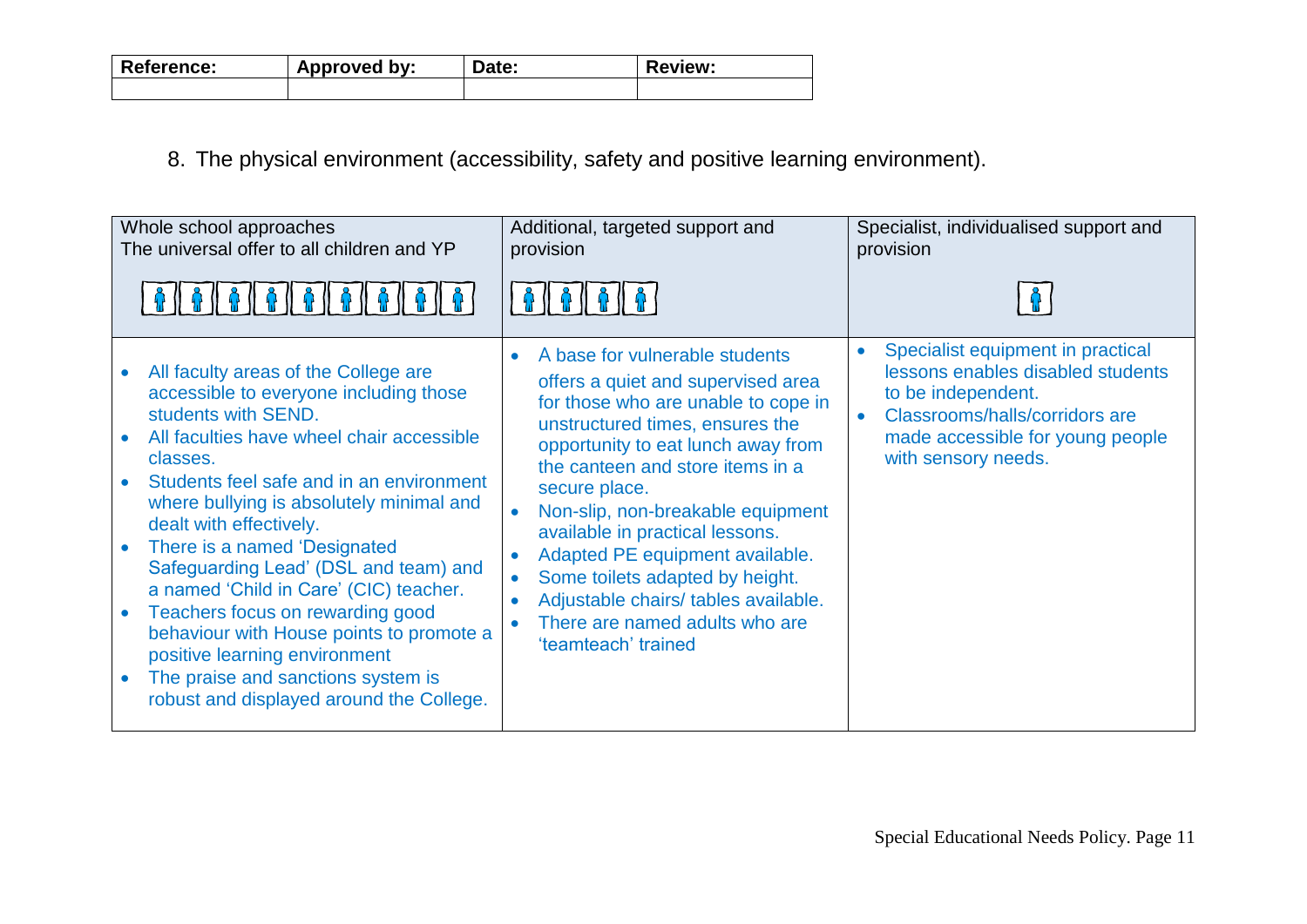| <b>Reference:</b> | Approved by: | Date: | Review: |
|-------------------|--------------|-------|---------|
|                   |              |       |         |

#### 9. Transition from year to year and setting to setting

| Whole school approaches<br>The universal offer to all children and YP                                                                                                                                                                                                                                                                                                                                                                                                                                                                                                                                                                                                                                                                 | Additional, targeted support and<br>provision                                                                                                                                                                                                                                                                                                                                                                                                                                                                      | Specialist, individualised support and<br>provision                                                                                                                                                                                                                                                                                                                                                                                                                                                                                                                                                                                  |
|---------------------------------------------------------------------------------------------------------------------------------------------------------------------------------------------------------------------------------------------------------------------------------------------------------------------------------------------------------------------------------------------------------------------------------------------------------------------------------------------------------------------------------------------------------------------------------------------------------------------------------------------------------------------------------------------------------------------------------------|--------------------------------------------------------------------------------------------------------------------------------------------------------------------------------------------------------------------------------------------------------------------------------------------------------------------------------------------------------------------------------------------------------------------------------------------------------------------------------------------------------------------|--------------------------------------------------------------------------------------------------------------------------------------------------------------------------------------------------------------------------------------------------------------------------------------------------------------------------------------------------------------------------------------------------------------------------------------------------------------------------------------------------------------------------------------------------------------------------------------------------------------------------------------|
| There are strong links with feeder primary<br>schools. KS3 coordinator and Lead LSA<br>identify students who may need extra<br>support at transition from KS2 to KS3<br>Primary children visit school regularly<br>from Year 2 for specific events.<br>Secondary staff visit and teach/support in<br>feeder primaries.<br>Parents and students in Year 5 have the<br>$\bullet$<br>opportunity to meet Year 7 College<br>ambassadors<br>Taster days for some students in Year 6<br>and two induction days for all Year 6<br><b>students</b><br>All students in Year 6 invited to attend<br><b>Summer School</b><br><b>Comprehensive Year 7 transition</b><br>package culminating in a residential with<br>their tutor group and House. | Students identified as possibly<br>$\bullet$<br>struggling with transition have<br>additional visits in small groups<br>A key-worker is in place<br>A transition passport/plan is put<br>together for some students with<br>individual needs<br>Careers South West (CSW) or<br>$\bullet$<br>the College careers advisor work<br>with all students with additional<br>needs to ensure that an<br>appropriate post-16 placement is<br>identified and it reflects the<br>students' interests, abilities and<br>needs. | The SENCO (Special<br>$\bullet$<br><b>Educational Needs Coordinator)</b><br>or representative attends Year 5<br>and Year 6 annual reviews or<br><b>TAC</b> meetings<br>The student has a keyworker<br>who spends time with them in<br>primary school before supporting<br>them in secondary school.<br>Students have a structured and<br>gradual transition package from<br>setting to setting. This ensures<br>that they are very familiar with<br>routines, key members of staff,<br>running of the College day,<br>environment, etc.<br><b>Students with SEND have extra</b><br>visits to Post 16 provision in<br><b>Year 11.</b> |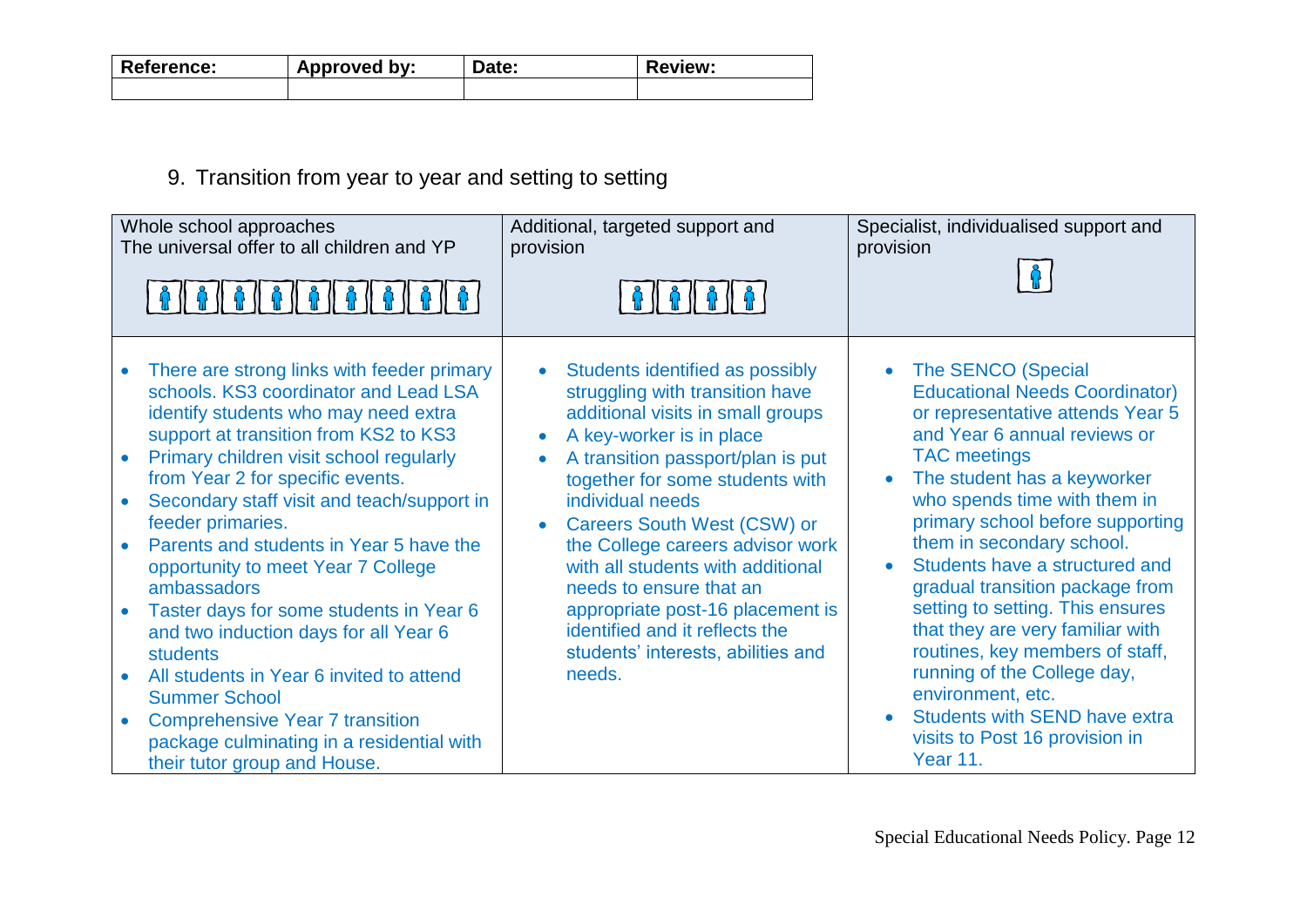| <b>Reference:</b> | Approved by: | Date: | Review: |
|-------------------|--------------|-------|---------|
|                   |              |       |         |

| Comprehensive programme leading to<br>option choices in Year 9, including an<br>immersion week 'Kick Start to GCSE'<br>Year 11 students are supported with the<br>sixth form/FE application and interview<br>process. Senior leader meets year 11<br>students and their parent/carers to<br>discuss plans post 16. |  |
|--------------------------------------------------------------------------------------------------------------------------------------------------------------------------------------------------------------------------------------------------------------------------------------------------------------------|--|
|                                                                                                                                                                                                                                                                                                                    |  |

 $\overline{a}$ 

## **Services and organisations that we work with:**

| Service/<br>organisation                                   | Acronym      | What they do in brief                   | <b>Contact details</b>                                                                                                                                                                                                    |
|------------------------------------------------------------|--------------|-----------------------------------------|---------------------------------------------------------------------------------------------------------------------------------------------------------------------------------------------------------------------------|
| Child and<br>Adolescent<br><b>Mental Health</b><br>Service | <b>CAMHS</b> | Mental health services for young people | <b>Cornwall CAMHS -</b><br>Telephone 01872 322277<br>E-mail earlyhelphub@cornwall.gov.uk<br>Website www.cornwallft.nhs.uk/<br><b>Parent organisation Early Help Hub</b><br>Launceston Children's Centre -<br>01566 761100 |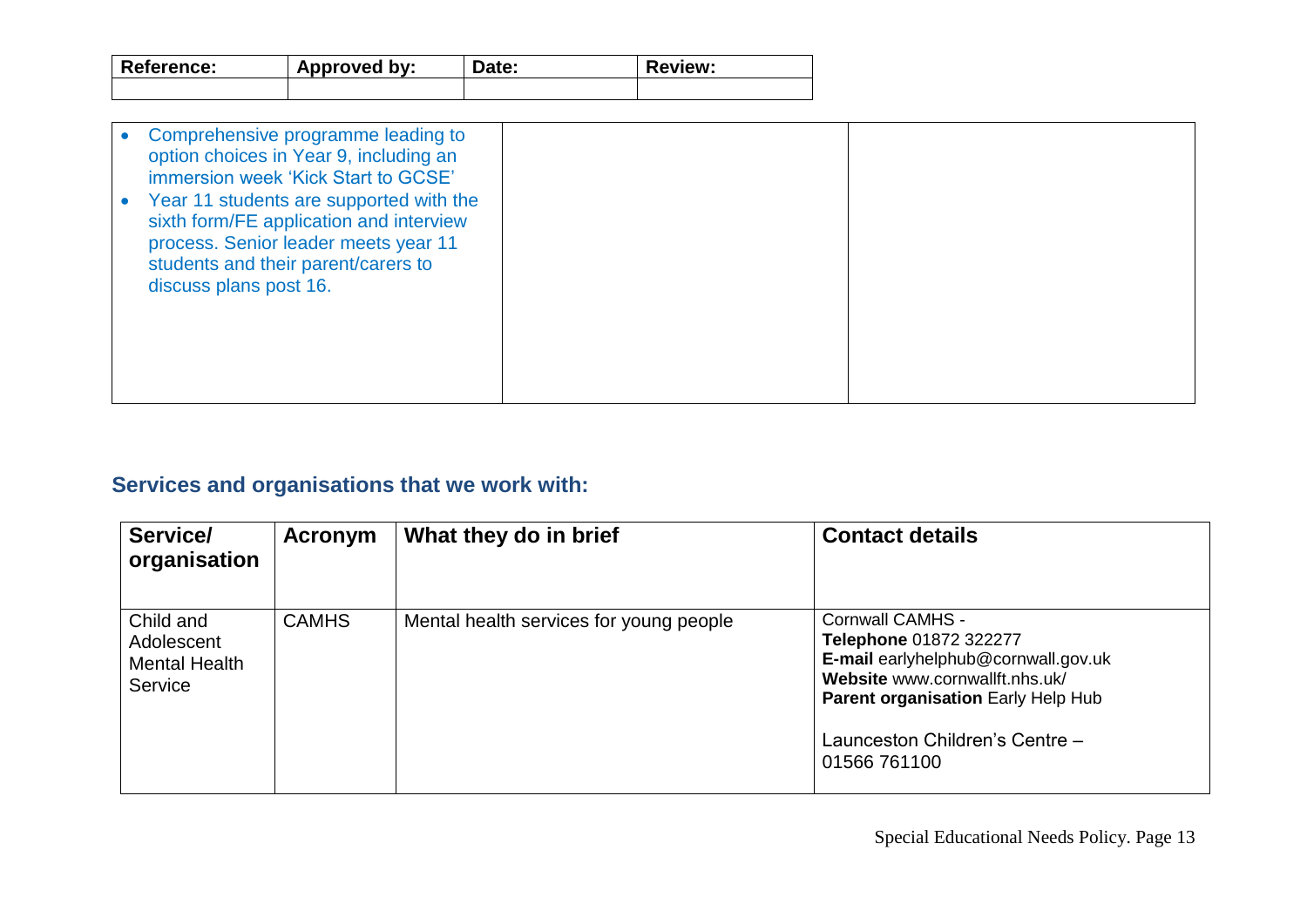| <b>Reference:</b> | Approved by: | Date: | Review: |
|-------------------|--------------|-------|---------|
|                   |              |       |         |

| Children's<br><b>Social Care</b> |            | Social workers within the Children, Schools and<br>Families team                                                                         | Safeguarding concerns can be reported via<br>the MARU (Multi-agency Referral Unit) on<br>0300 123 1116 but social workers will be<br>assigned and contact with individuals will vary<br>depending on access to direct phone<br>numbers |
|----------------------------------|------------|------------------------------------------------------------------------------------------------------------------------------------------|----------------------------------------------------------------------------------------------------------------------------------------------------------------------------------------------------------------------------------------|
| Early Help Hub                   | <b>EHH</b> | The point of contact for advice and requests for<br>support for a child or young person with special<br>educational needs or disability. | https://www.cornwall.gov.uk/earlyhelphub                                                                                                                                                                                               |
| <b>Targeted Youth</b><br>Support | <b>TYS</b> | One-to-one support for young people covering a<br>wide range of issues                                                                   | https://www.cornwall.gov.uk/earlyhelphub                                                                                                                                                                                               |
| Dreadnought                      |            | One-to-one sessions with students in school,<br>providing emotional support. Five sessions per<br>day on a Friday                        | Referral form completed by Head of House or<br>Deputy Head of House and submitted via the<br>KS (Key Stage) coordinators.                                                                                                              |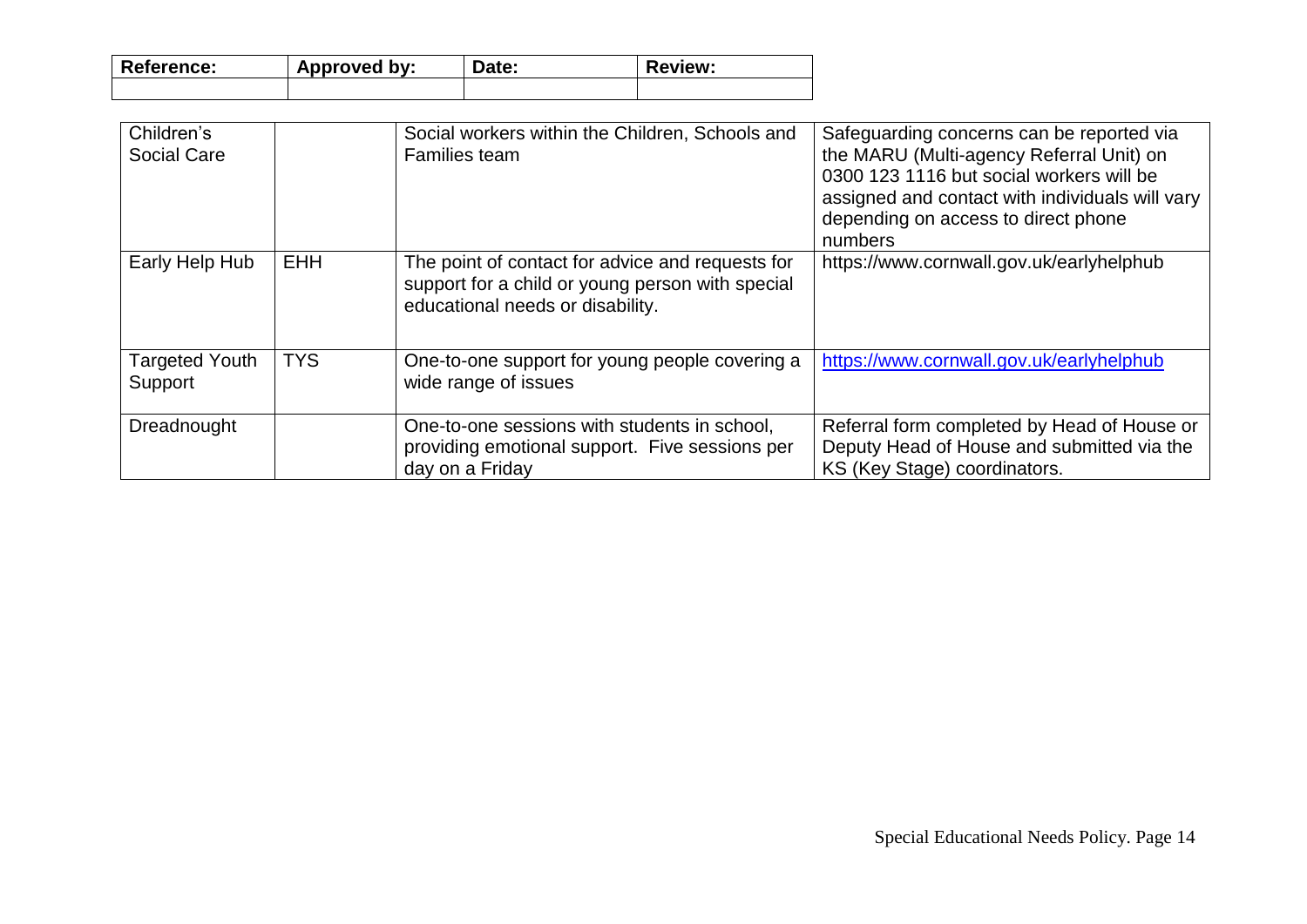| <b>Reference:</b> | Approved by: | <b>Date:</b> | <b>Review:</b> |
|-------------------|--------------|--------------|----------------|
|                   |              |              |                |

| Cornwall<br><b>Healthy Schools</b>      |            | A useful website that can signpost you to<br>support on a variety of issues that affect young<br>people, including wellbeing, food, bullying etc.                                                                                                                                                       | https://www.cornwallhealthyschools.org/anti_<br>bullying/<br>From this link you will find a useful list of<br>agencies who support young people if they<br>are experiencing bullying.                                                                                                    |
|-----------------------------------------|------------|---------------------------------------------------------------------------------------------------------------------------------------------------------------------------------------------------------------------------------------------------------------------------------------------------------|------------------------------------------------------------------------------------------------------------------------------------------------------------------------------------------------------------------------------------------------------------------------------------------|
| Aspires                                 |            | Aspires is a socialisation project for young<br>people aged 8 - 18 who have a diagnosis of an<br>Autism Spectrum Condition and their siblings.<br>Support sessions are run by Dreadnought at the<br>Orchard Centre.                                                                                     | team@thedreadnought.co.uk                                                                                                                                                                                                                                                                |
| Penhaligon's<br><b>Friends</b>          |            | Specialist bereavement counselling for young<br>people. Sessions can be held during the<br>College day or in the home/community<br>depending on the choice of the young person<br>and their family                                                                                                      | http://www.penhaligonsfriends.org.uk/ for an<br>extremely useful website or call 01209<br>210624 to discuss a referral. Referral forms<br>can be submitted by the House team (with<br>parent's and young person's consent) or by<br>the family.                                          |
| Kooth                                   |            | XenZone is a provider of online mental health<br>services for children, young people and adults.<br>Kooth, from XenZone, is an online counselling<br>and emotional well-being platform for children<br>and young people, accessible through mobile,<br>tablet and desktop and free at the point of use. | For more information about XenZone, please<br>visit <b>XENZONE.COM</b> . If you're a parent<br>looking for more information about Kooth,<br>please email PARENTS@XENZONE.COM<br>Staff in the Pastoral Office can make referrals<br>for individual students on a service request<br>form. |
| <b>Family Support</b><br><b>Workers</b> | <b>FSW</b> | Support for children aged 9 months to 12 years<br>and their parents. Probably only useful for Year<br>7 students unless a referral can be made via a<br>younger sibling if a parent needs support at<br>home. Advice re: parenting i.e. healthy meals,                                                  | There are several Family Support Workers<br>within the Locality 5 team and they are<br>managed by the Locality manager Sandy<br>Magee (Sandy.Magee@cornwall.gov.uk)                                                                                                                      |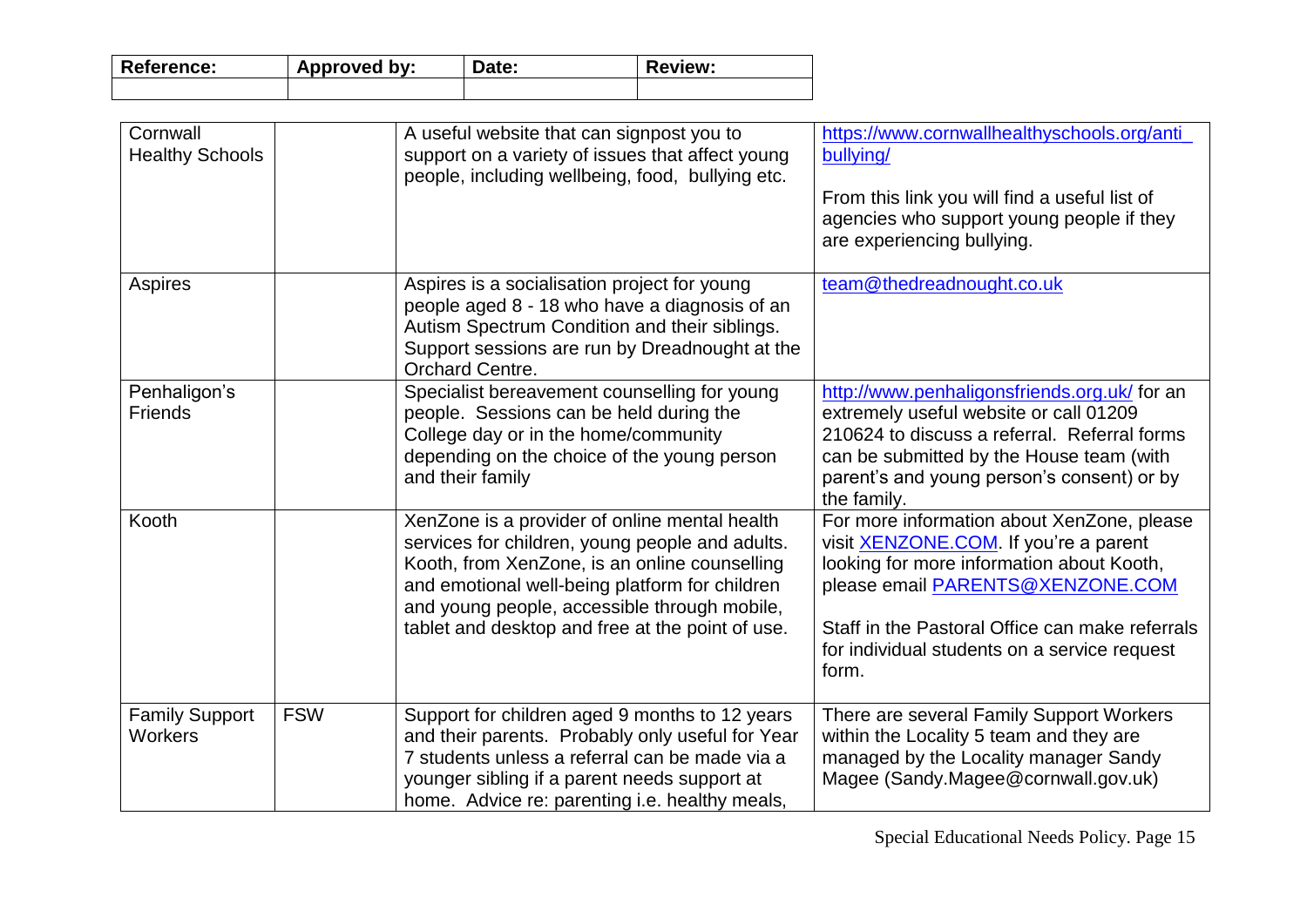| <b>Reference:</b> | Approved by: | Date: | Review: |
|-------------------|--------------|-------|---------|
|                   |              |       |         |

|         |             | bedtime routines, getting children ready for<br>school, organisation etc.       | Referrals for support are made through the<br>Early Help Hub. This referral is accessed<br>through a House Pastoral Support Worker<br>and safeguarding admin:<br>https://www.cornwall.gov.uk/earlyhelphub |
|---------|-------------|---------------------------------------------------------------------------------|-----------------------------------------------------------------------------------------------------------------------------------------------------------------------------------------------------------|
| Wise Up | <b>YZUP</b> | Drugs and alcohol advice for young people up to<br>and including the age of 18. | Follow the Integrated Working section and<br>then Early Help where you can find links to<br>referral forms for Family Support.                                                                            |

#### **Answers to Frequently asked Questions**

1. How does the College know if children/young people need extra help?

Through assessment data we identify students making significantly less than expected progress, given their age and individual circumstances. The first response will be high quality differentiated teaching targeted at the student's areas of weakness. Where progress continues to be less than expected then a screening LUCID LASS test will be used and the SENCo involved.

2. What should I do if I think my child may have special educational needs?

Contact your child's tutor in the first instance.

3. Who is responsible for the progress and success of my child in College?

A students' progress is the responsibility of the student, parents and the College working together. The form tutor and Head of House monitor closely and have a detailed overview.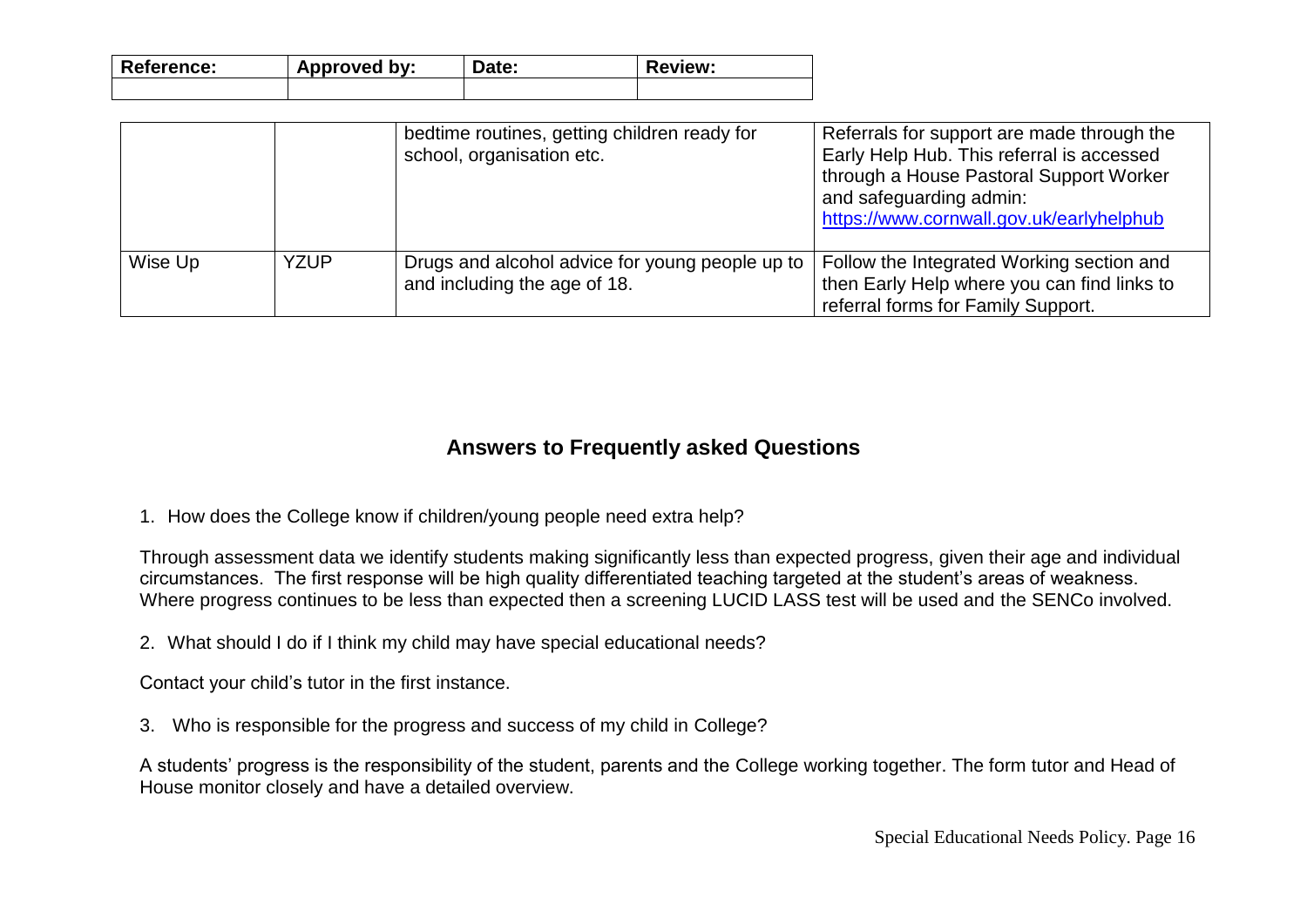| <b>Reference:</b> | Approved by: | Date: | <b>Review:</b> |
|-------------------|--------------|-------|----------------|
|                   |              |       |                |

4. How will the curriculum be matched to my child's needs?

Classes are set from year 7 and additional interventions are in place for a wide variety of needs. The options process in year 9 leads to personalised timetables at key stage 4 which can be further adjusted to meet needs in exceptional circumstances. Post 16 there is specialist provision in place with fully personalised timetables to meet needs ranging from Entry level 1 through to A level.

5. How will College staff support my child?

The form tutor has a day to day overview of the students' needs. Students can be supported by their House Pastoral Support Worker, student support centre (SSC) or individual needs staff depending on the precise needs.

6. How will I know how my child is doing and how will you help me to support my child's learning?

Student data is sent home every term detailing your child's effort towards a banded target. There is a subject parents' evening and an academic review meeting with the form tutor each year. All parents are encouraged to use the Class Charts app in order to support home learning.

7. What support will there be for my child's overall wellbeing?

The form tutor has an overview of the students' well-being supported by the Head of House and the pastoral support team. They will be able to quide you and your child to access the most appropriate support.

8. How do I know that my child is safe in school?

Launceston College takes its responsibilities for safeguarding students very seriously. We comply with the relevant Health and Safety legislation as well as having a Designated Safeguarding Lead (DSL) and team

9. What SEND training have the staff at College had or are having?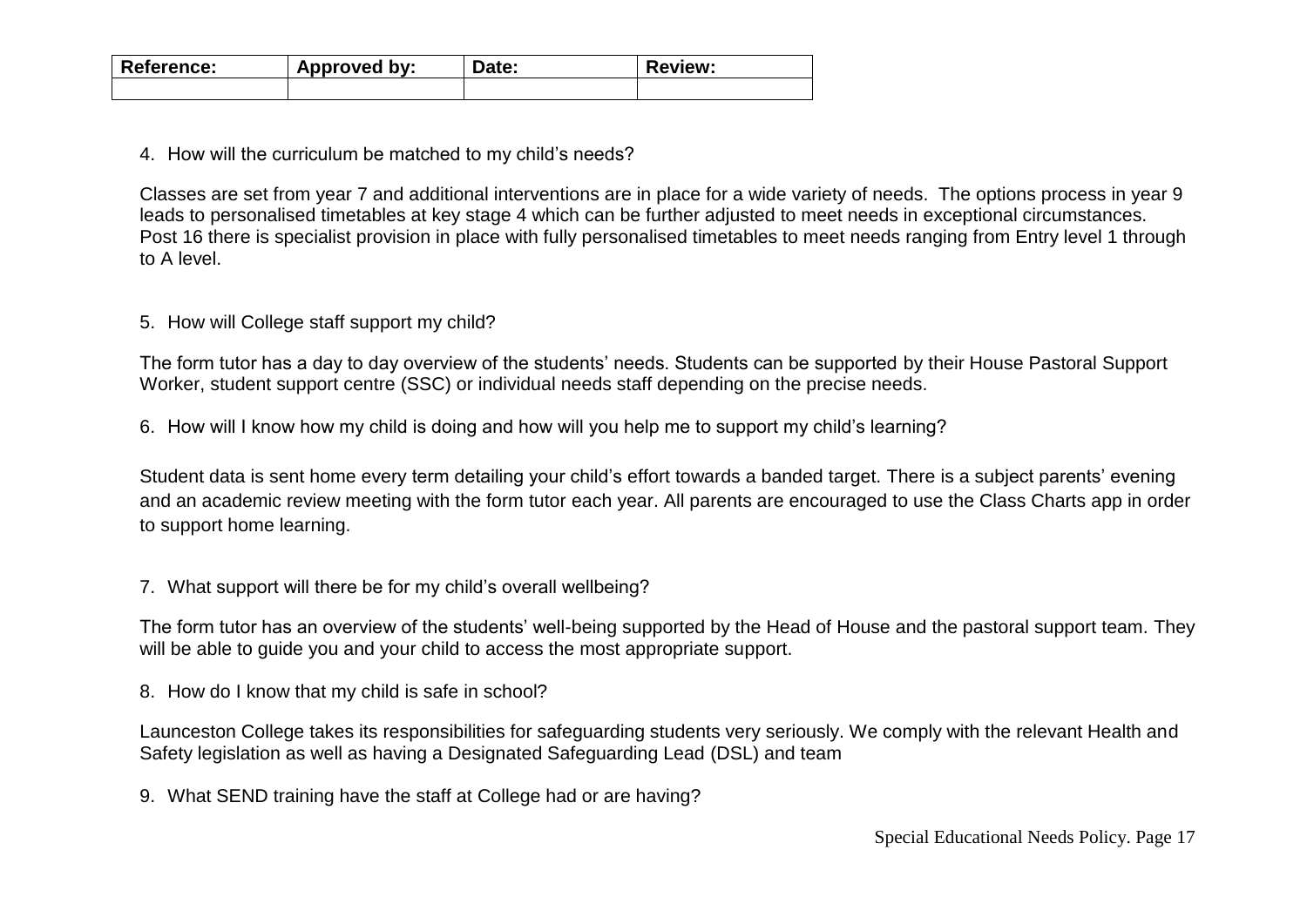| <b>Reference:</b> | Approved by: | Date: | Review: |
|-------------------|--------------|-------|---------|
|                   |              |       |         |

The SENCO is a qualified teacher working at the school and has achieved the 'National Award in Special Educational Needs Co-ordination'. All Learning Support Assistants take part in regular training opportunities.

10.How will my child be included in activities outside the classroom including College trips?

Learning Support Assistants accompany students outside the classroom and on College trips.

11.How accessible is the College environment?

All faculty areas of the College are wheelchair accessible.

12.How will College prepare and support my child through the transition from key stage to key stage and beyond?

There is a designated transition Learning Support Assistant who works with the primary schools to design individualised transition visits and activities for those that require additional support

13.How are the College's resources allocated and matched to children's special educational needs?

The College will attempt to provide high quality support from its SEN budget, however there has to be a strategic approach to meeting SEND in the context of the resource available.

14.How is the decision made about what type and how much support my child will receive?

By consultation with the SENCO when all diagnoses and relevant details have been taken into consideration.

15.What happens about exam concessions?

This is based on evidence collected from class teachers in liaison with the SENCo. For some arrangements, students have to be assessed and the arrangement applied for from the exams board e.g. a reader, scribe or when extra time is required. For other arrangements such as using a word processor can be granted by the College, but evidence of need must be collated and stored on file, this has to be the students 'normal way of working'. The College specialist assessor is Ms Clare Rothwell.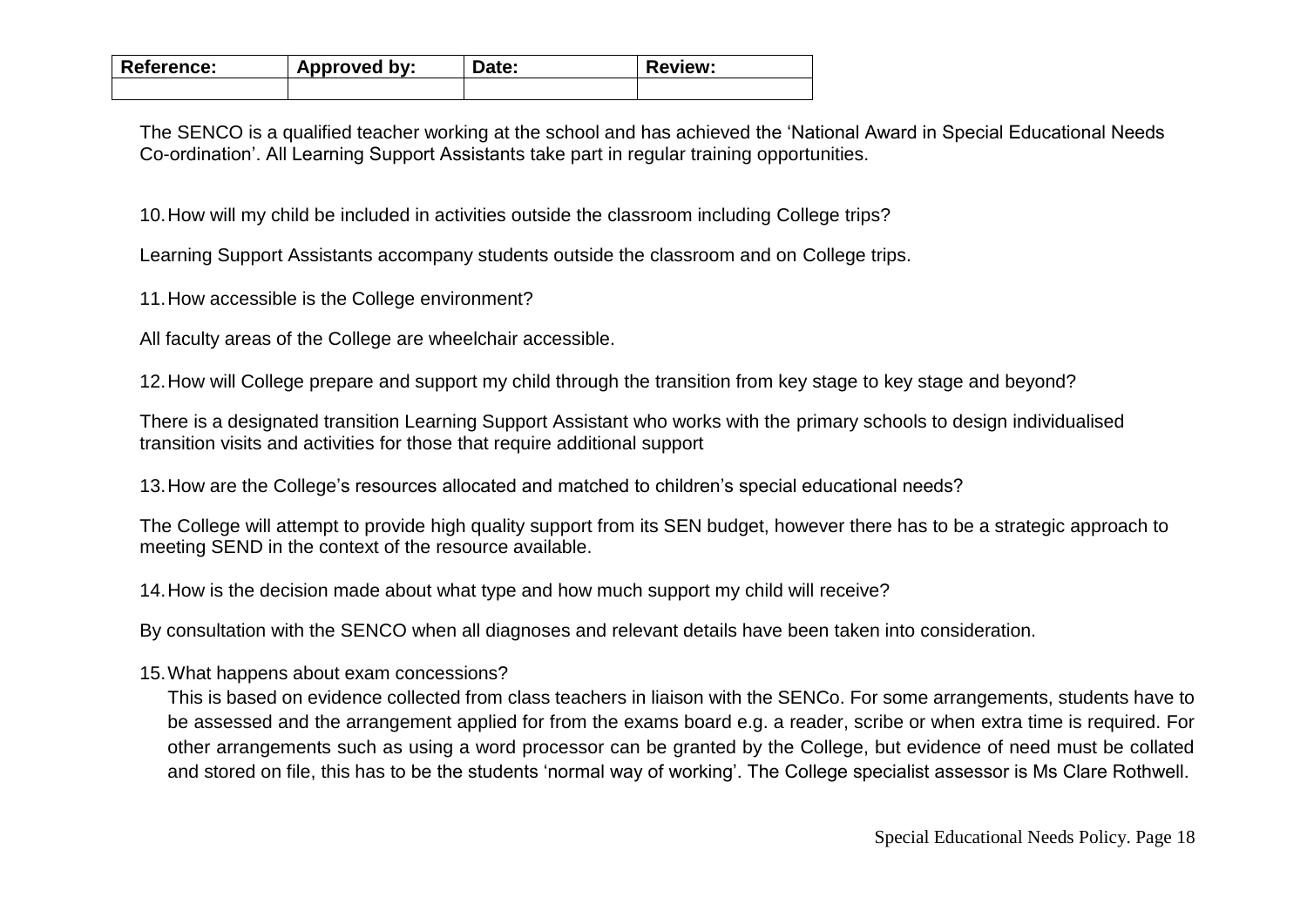| <b>Reference:</b> | Approved by: | Date: | Review: |
|-------------------|--------------|-------|---------|
|                   |              |       |         |

16.Who can I contact for further information?

Michele Prout in Student Support on 01566 772468, [michele@launcestoncollege.org.uk](mailto:michele@launcestoncollege.org.uk)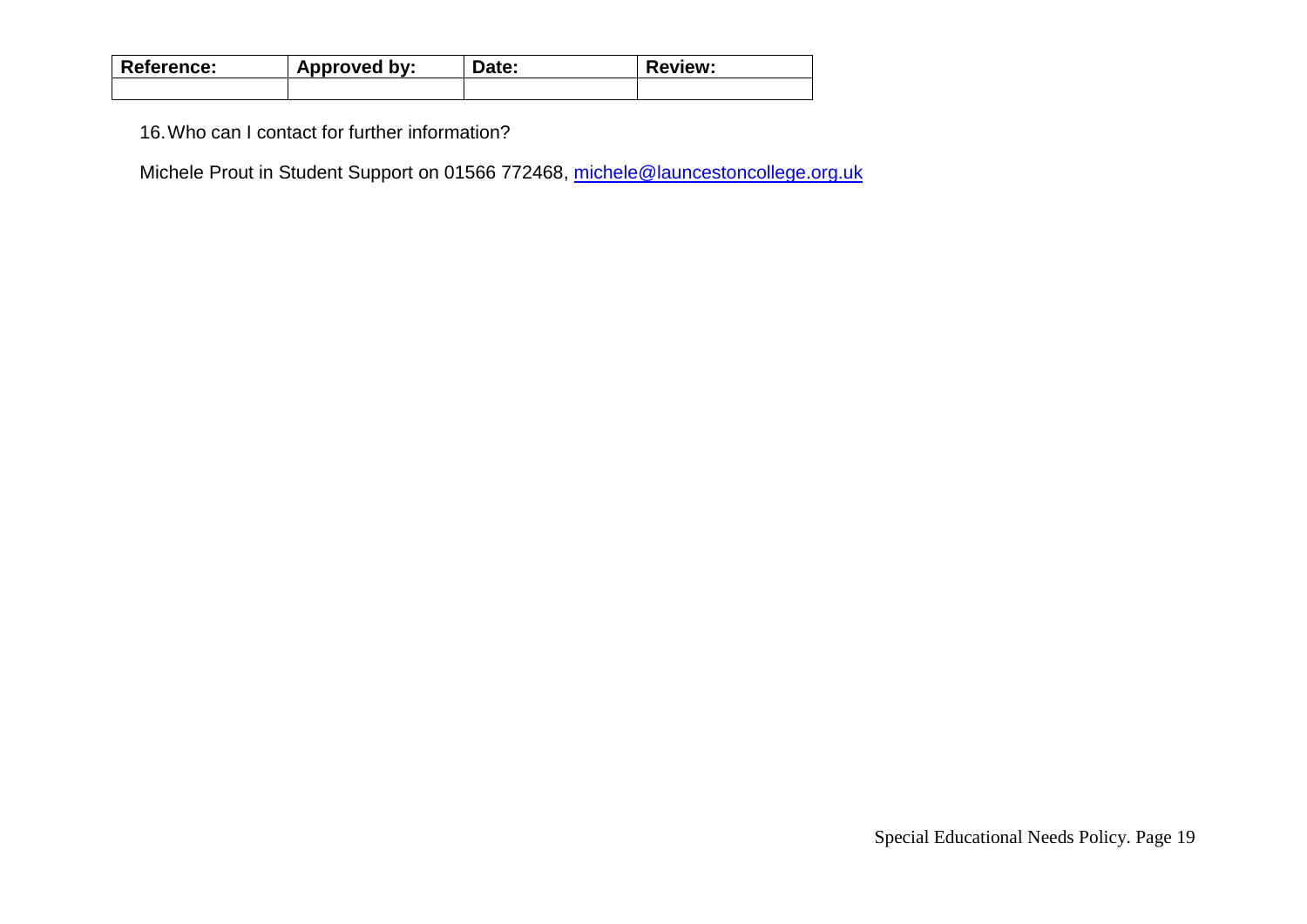| <b>Reference:</b> | Approved by: | Date: | Review: |
|-------------------|--------------|-------|---------|
|                   |              |       |         |

#### **EXAM ACCESS ARRANGEMENTS**

The College is required to log evidence to show the need for this support as it has to be the student's usual way of working. Students are screened using LUCID Exact and if eligible will be seen by a specialist assessor, Janet Davis at the beginning of Year 10. Additional assessments will then be carried out to find out whether the student will be entitled to any special arrangements. An application will then be made to the exams board for the access arrangements and parents/carers will be notified. For any queries regarding exam access arrangements a meeting can be organised with the following members of staff:

**SENDCo** 

SENDCo Assistant: SEN Exams Coordinator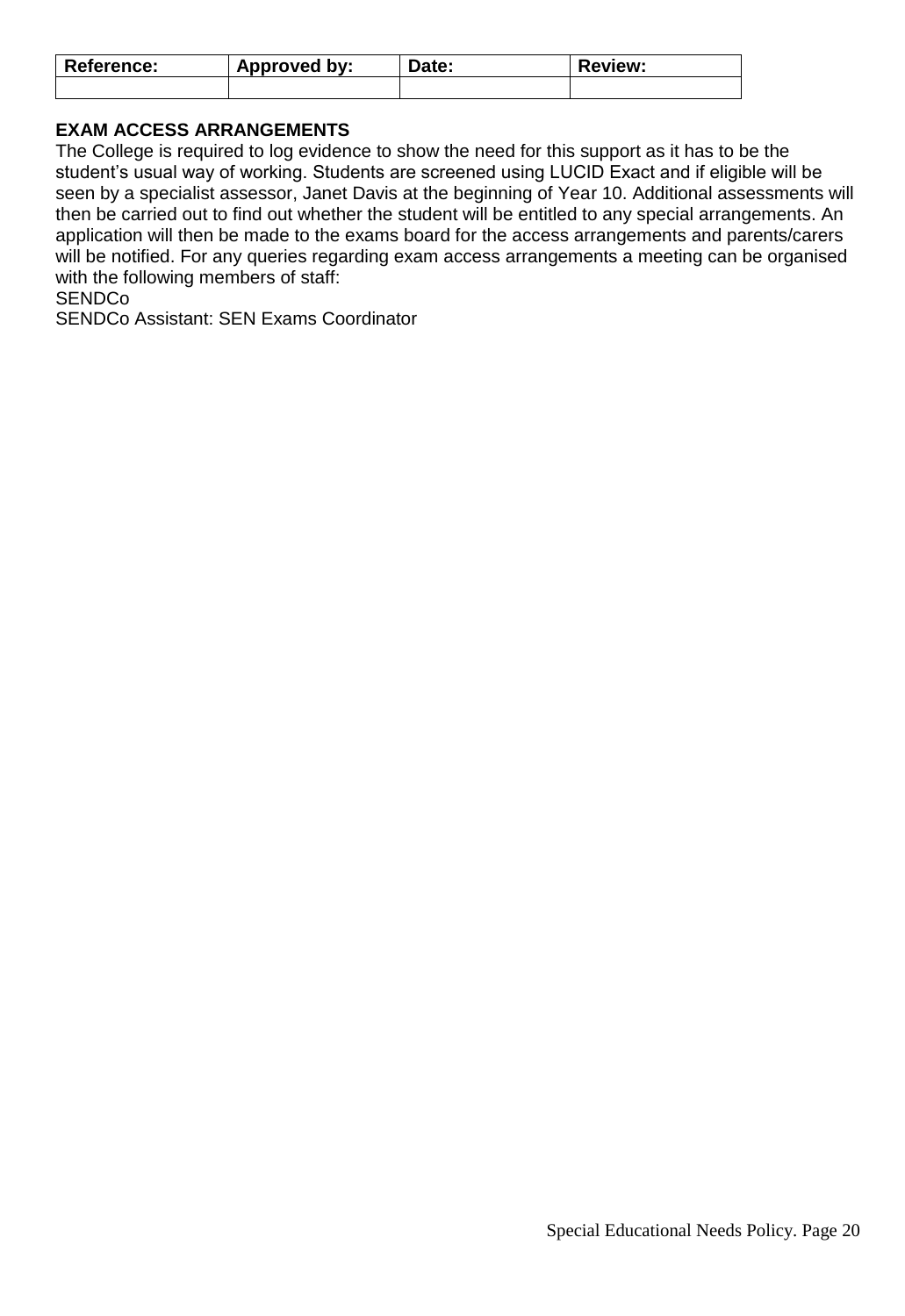| <b>Reference:</b> | Approved by: | Date: | <b>Review:</b> |
|-------------------|--------------|-------|----------------|
|                   |              |       |                |